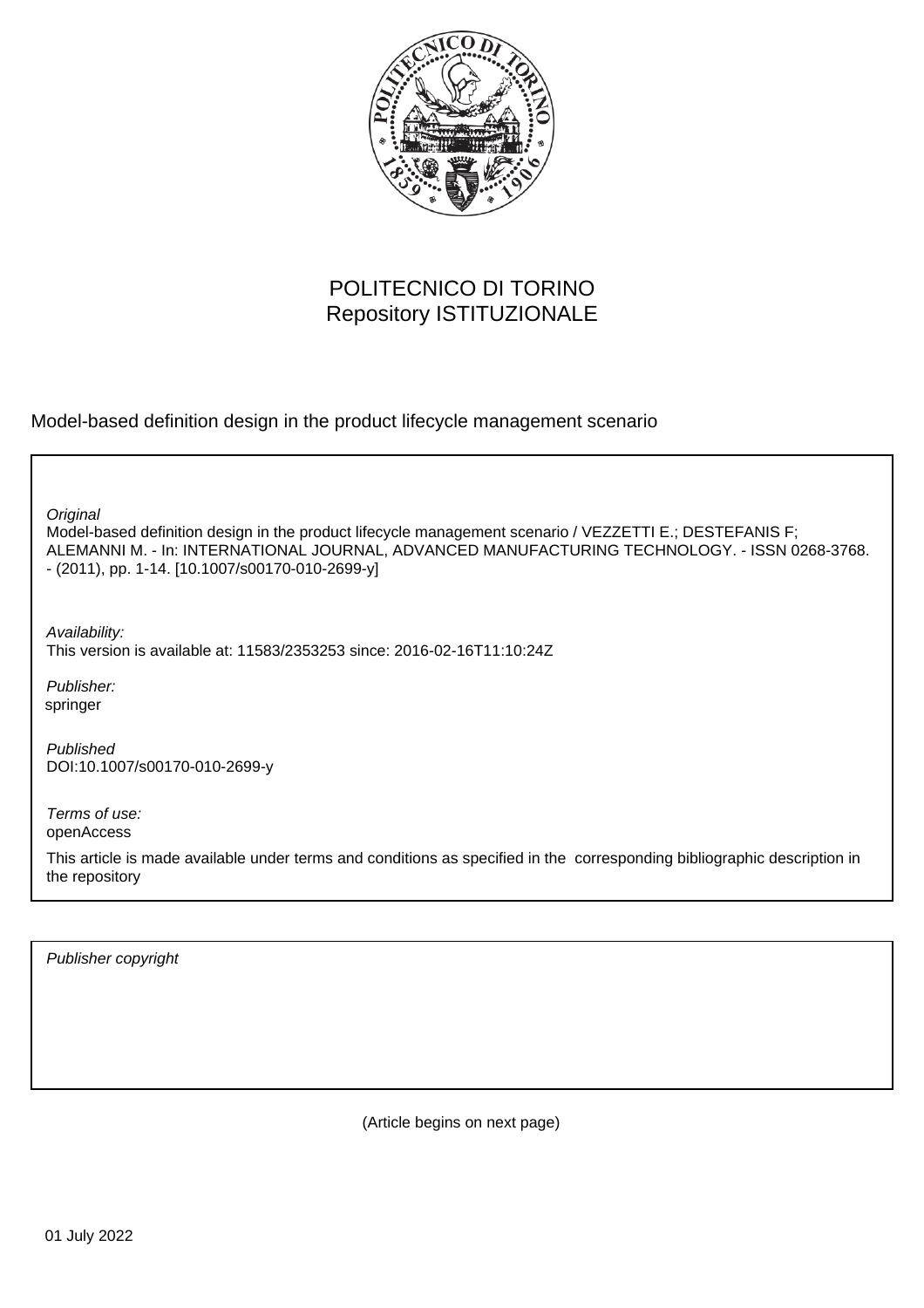**NOTICE:** this is the author's version of a work that was accepted for publication in "International Journal of Advanced Manufacturing Technology". Changes resulting from the publishing process, such as peer review, editing, corrections, structural formatting, and other quality control mechanisms may not be reflected in this document. Changes may have been made to this work since it was submitted for publication. A definitive version was subsequently published in International Journal of Advanced Manufacturing Technology, January 2011, Volume 52, Issue 1-4, pp 1-14, DOI: 10.1007/s00170-010-2699-y. The final publication is available at link.springer.com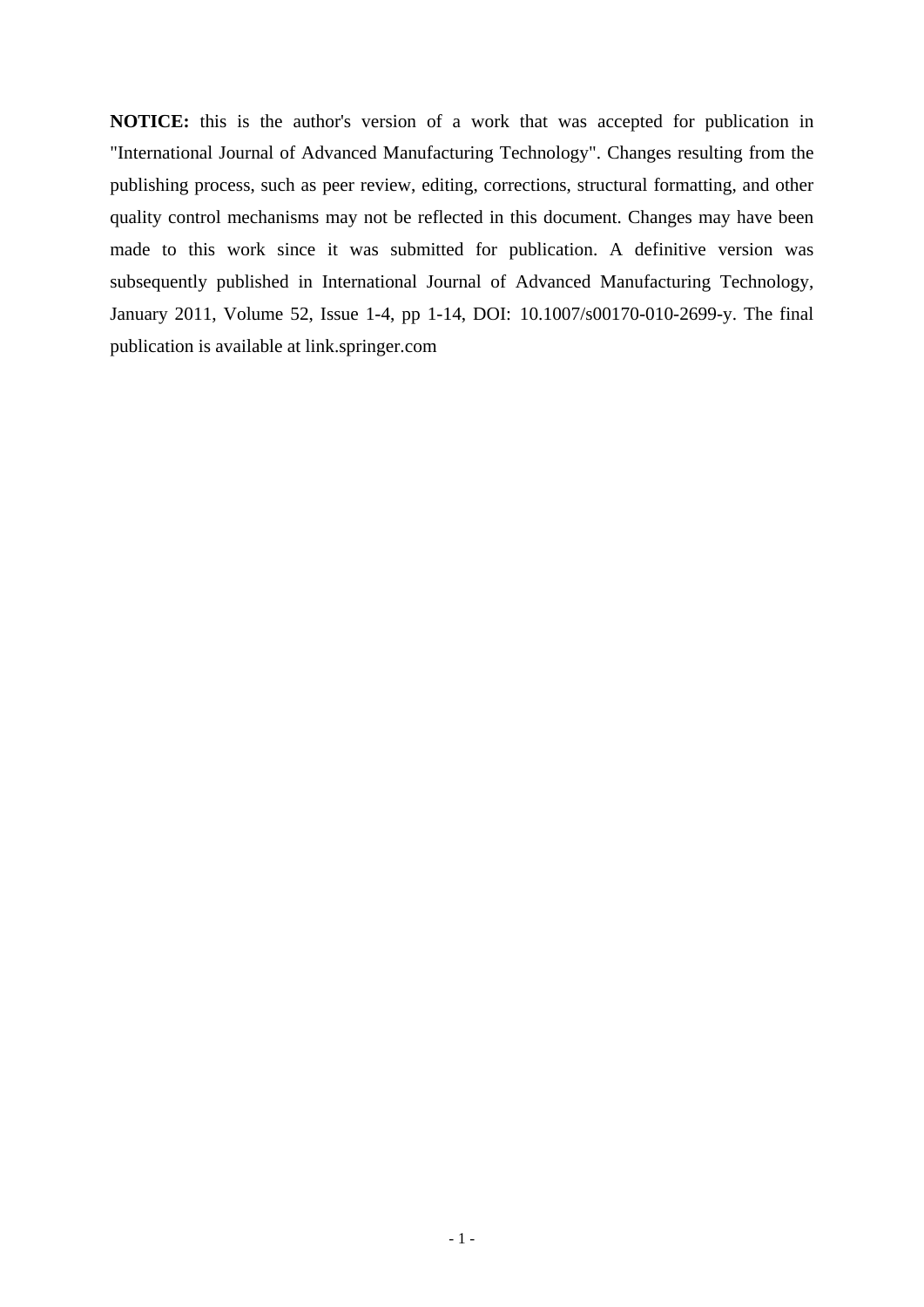### *MODEL BASED DEFINITION DESIGN IN THE PRODUCT LIFECYCLE MANAGEMENT SCENARIO*

#### **M. Alemanni (1), F. Destefanis (2), E. Vezzetti (2)**

*(1) Alenia Aeronautica S.p.A, Corso Marche 41, 10146 Torino, Italy malemanni@alenia.it (2) Dipartimento di Sistemi di Produzione Ed Economia dell'Azienda, Politecnico di Torino, Corso Duca degli Abruzzi 24, 10129,Torino, Italy* 

*Tel.: +39 011 5647294; Fax: +39 011 5647299; e-mail: enrico.vezzetti@polito.it*

### **Abstract**

Model Based Definition (MBD) is a new strategy of PLM based on CAD models transition from simple gatherers of geometrical data to comprehensive sources of information for the overall product life cycle. With MBD most of the data related to a product is structured inside native CAD models, instead of being scattered in different forms through the PLM database. MBD aims are suppression of redundant documents and drawings, better data consistency, better product/process virtualization, better support for all CAx tasks under Engineering and Manufacturing disciplines.

Developing MBD today, for a medium-large size company in the automotive and aerospace sectors, deals primarily with its fundamentals: data structures. Companies need a common approach to structure data in reusable, unified forms inside native 3D CAD models.

For this reason this research work has been by developed focusing the attention on a method for supporting the MBD implementation by the use of the QFD approach.

In order to analyze the efficacy of the proposed approach, it has been validated in the aerospace and defense domain where companies deal with complex products, characterized by a large amount of data exchange, and where collaborative design is a fundamental practice.

**Keywords:** Model Based Definition, Product Lifecycle Management, Computer Aided Design, Paperless Engineering, Product Virtualization

### **1.0 Introduction**

Today industrial companies have to introduce new products into the market on time and on budget, and they have to respect the environment in terms of reduced fuel consumption, noise, …, sharing risks with partners and suppliers. These challenges are meant to introduce a new way of working, based on innovation and global collaboration, both internally among different disciplines, and externally, between an OAM and its suppliers. One of the main leverages to achieve this aims, is enabling a new business paradigm through pervasive 3D (three dimensions), to support activities from engineering, manufacturing, operations and in-service domains [1].

Nowadays, products can be designed, simulated and validated directly in the virtual domain, with the help of CAD, CAE, CAM software, using 3D interaction and simulation. Moreover, 3D tools may also be used for manufacturing planning, simulation-based validation, work instruction authoring and delivery to the shop-floor workforce. This new approach adds to traditional PDM (Product Data Management) systems new functionalities to explicitly manage products, processes and resource objects, as well as the relationships between them, according to configuration and effectiveness.

This new integrated and information-driven approach is named PLM (Product Lifecycle Management) and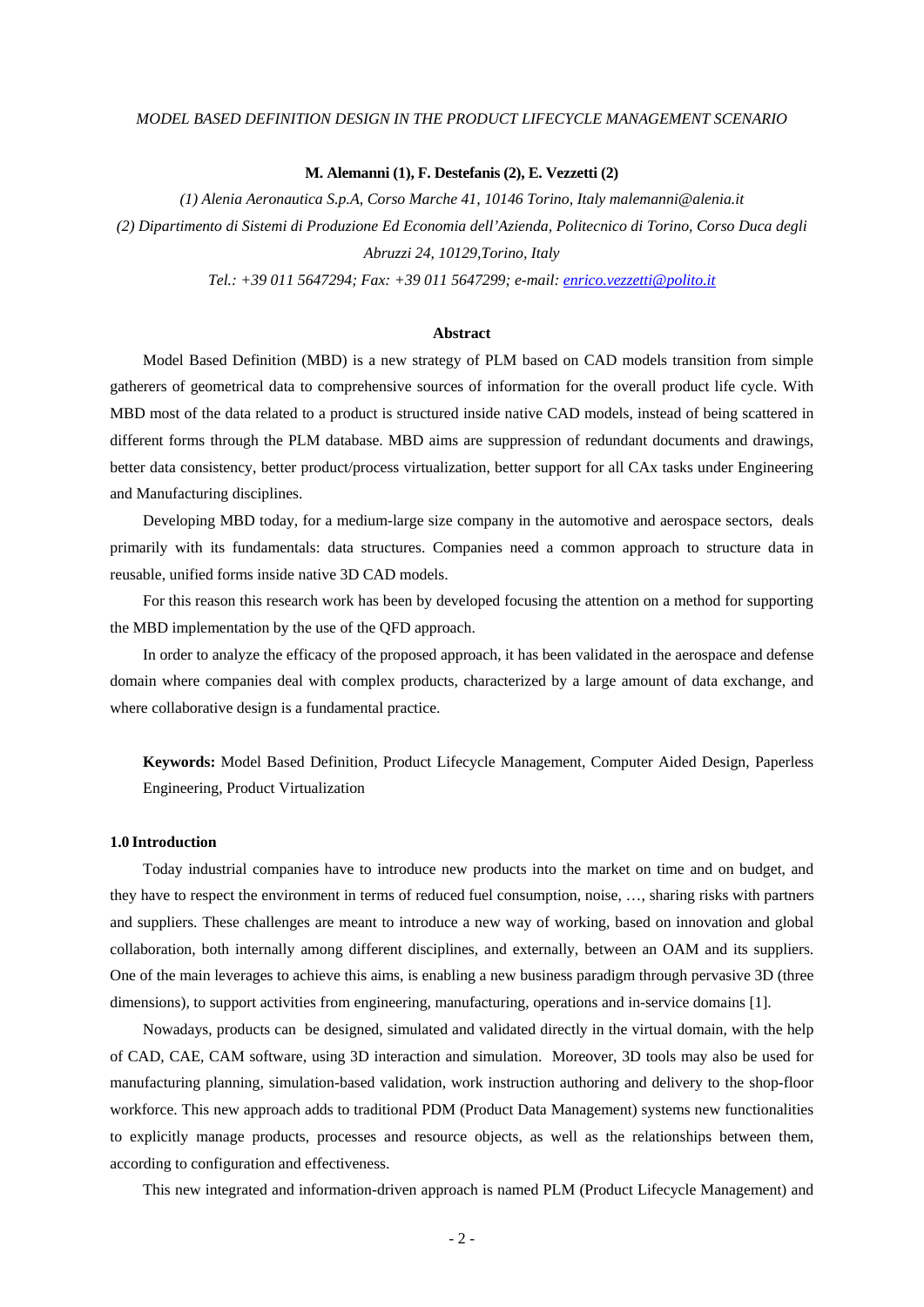is a controlled method allowing manufacturing companies to manage their products across their lifecycles, from the idea of product to the end of its life [2,3]. PLM, is an extension of PDM and represents the missing link between CAD, Digital Manufacturing and simulation. PLM represents the virtual world and interfaces with the ERP (Enterprise Resource Planning) system supporting the physical side of modern manufacturing along the supply chain.

Today 2D drawings have different views and are often inadequate in many different aspects. Designers and engineers require virtual prototypes and mock-ups to understand the complexity of their designs and verify it [4]. DMU (Digital Mock-up) allows to examine the features of the design; to access surface issues of manufacturability; to assess the visual and manual accessibility of instruments and human ergonomics constrains, using virtual reality "power wall" by integratingdesign and reviewers' movements [5]. Moreover, Digital Manufacturing allows production engineers to provide a clear view of the production environment, and to validate planning and manufacture processes even before building a product [6,7]. With this approach, a huge amount and variety of data are generated and must be managed. Data has to be available to all people involved in a project, in the form they need and can work with. Data may be in several different formats and in several different versions. This is possible only if a good interoperability between PLM/PDM products (i.e. Teamcenter) and CAD systems (i.e. CatiaV5) is available.

Due to this, it is necessary to manage a set of relations to provide consistency of data spread across different media and formats. This is the core feature of modern CAD and PLM systems, sometimes referred to as "associativity". Thanks to associativity all pieces of information are linked: alterations of a part may influence the whole set of data through defined behaviors and controls [8]. This has been considered the main way to preserve data consistency until recent times. With modern PLM, characterized by a high number of documents, data types and processes involved, CAD and PLM associativity mechanisms become intersected, leading to an extremely complex net of relations. More data sources and relations require more interfaces. More interfaces means more points of failure.

This is one of the reasons why PLM is undergoing a general transformation towards better standardization, data consistency and concentration on a few robust sources. MBD is part of this strategy.

### **2.0 Model Based Definition (MBD)**

Model Based Definition (MBD) is a new way of managing engineering and business processes using 3D models as complete sources of information for design, production, distribution, technical documentation, services, and the overall product life cycle.

With MBD most of the data related to the product is stored in the 3D CAD Model, instead of being scattered in different forms throughout the PDM database. The 3D CAD Model becomes the one and only reference document for the main engineering and manufacturing phases. Data remains consistent because stored in a single form/repository. Associativity is drastically reduced and mainly concentrated inside the CAD environment. CAx application are providing a more comprehensive set of data, allowing better integration and task automation.

Thanks to a unified data structure and a comprehensive mapping of parameters (geometrical, technological, etc..), engineering information is made accessible and reusable without manual re-input of data. Moreover, data standardization allows repetitive tasks to be automated, usage methodology to be streamlined, and know-how to be translated into coded templates. Therefore, detailed simulations (logical, functional,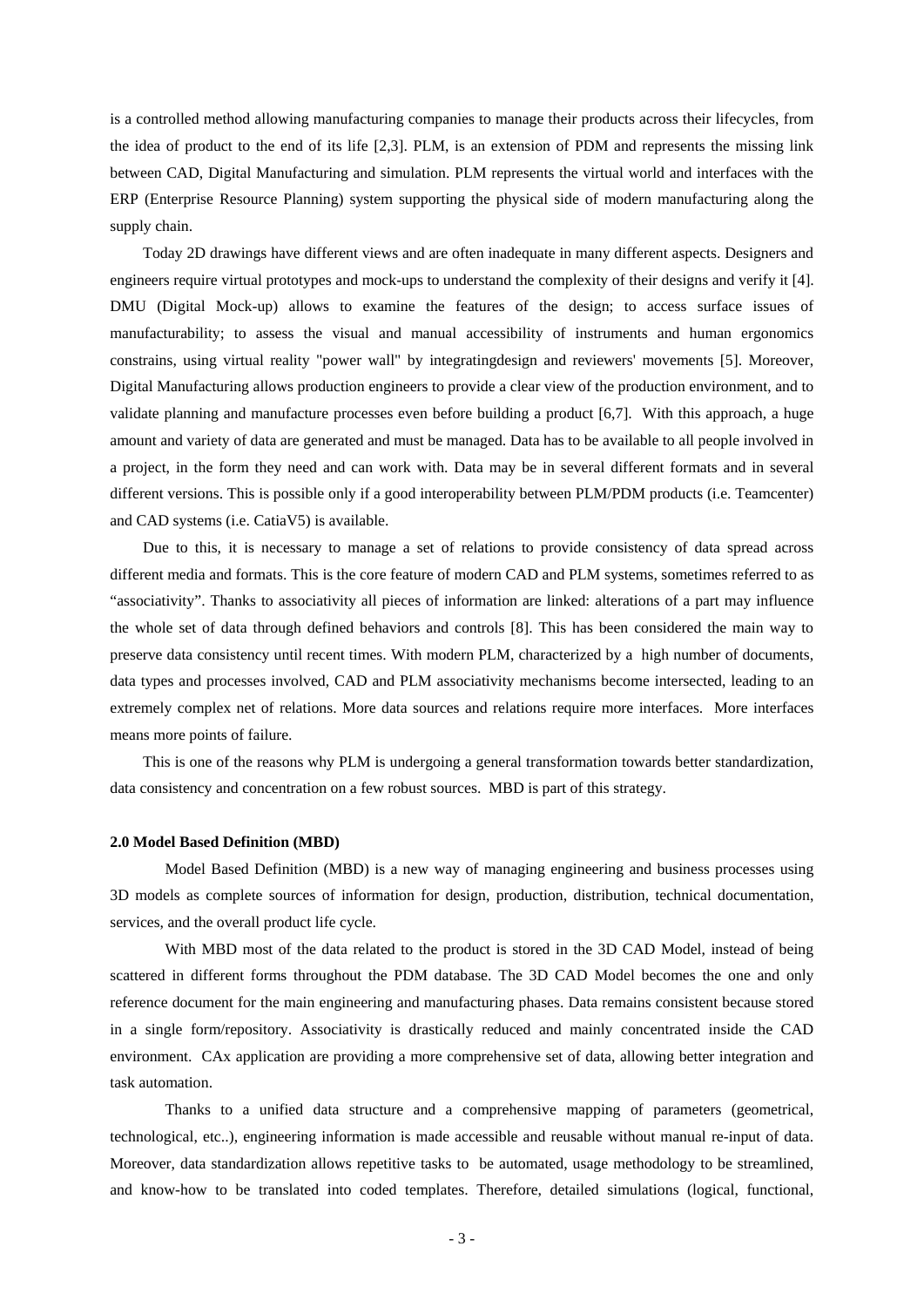mechanical) can be developed from a single data source. For the manufacturing disciplines the use of 3D models as comprehensive product/process data repository speeds-up simulation tasks and makes them more controlled. Annotations can be translated into CAM machining processes or CMM (Coordinate Measuring Machines) controls.

MBD is, at its core, a way of gathering and managing product/process data inside of a 3D model, in the form of annotations, parameters and relations.

Modern CAx Softwares are already capable of storing this data as parameters (Fig.1), and manage them in the same way as geometrical entities (with some exceptions).



PLM groups this data in ordered containers (items, forms, datasets, etc..) managed with external attributes, relations, accessibility criteria and rules.

In a non MBD environment [9] engineering data related to one Item (part or product) can be fragmented into the following datasets (Fig.2):

- A single 3D model (Geometry master reference)
- Drawing Sheets (2D drawing with Dimensions and Tolerances for Mfg shopfloor)
- Item Master Form (containing Identification and Lifecycle Management data, Manual and Standard Notes)
- Revision Form (containing the engineering change/revision data)
- Material Form (containing material and technology data)
- Stress Sheets (containing the report of the stress analysis)
- Weight Sheets (containing the report of the weight/inertia analysis)
- Sign-off Form (containing all the workflow inspection signoffs)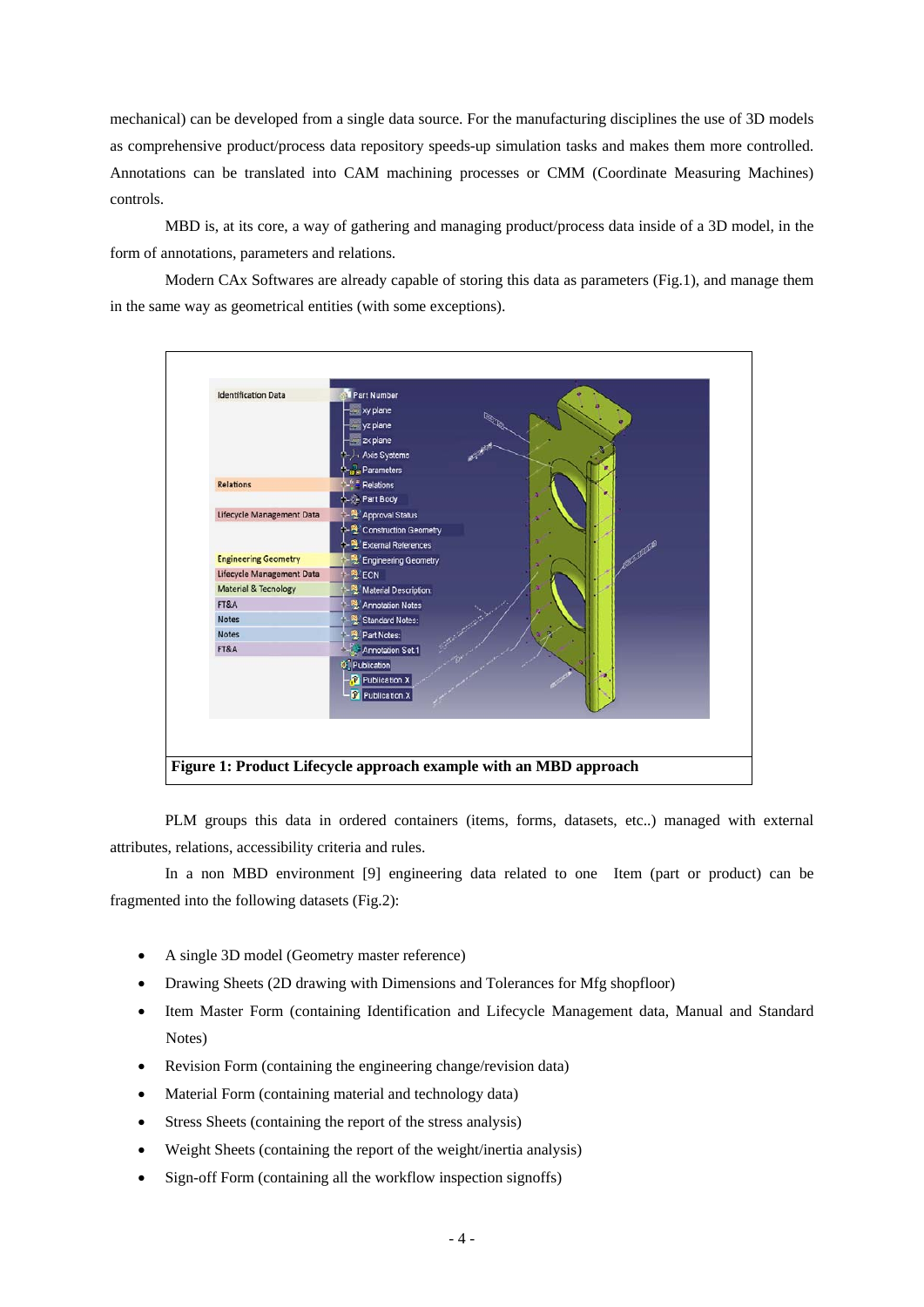

### **2.1 The MBD scenarios**

MBD is the result of a gradual transformation of PLM in terms of Data Structures, Tools (Hardware and Software), Processes and Methods. At present there is not a unique approach employed by the industrial context; however the different perspectives employed could be collected and synthesized into three different scenarios.

The first scenario has already been used in automotive and aerospace industry with the wide adoption of 3D as the authoritative source of geometrical data. 2D Drawings are still used (in manufacturing plants, technical documentation, etc) but directly generated from 3D models. Alterations on drawings are not allowed. If necessary, modifications have to be made and validated through the 3D model so that the Drawing can be regenerated [10].

This has been made possible by modern and highly accurate 3D CAD softwares (Dassault Systemes CATIA, Siemens NX,…). For instance, CATIAV5 Standard Scale for mechanical design allows product size up to 1km and accuracy up to 1µm generative, associative, parametric, and feature based. Besides, 3D modeling has become faster, more precise and automated than 2D drafting (Tab.1). [5]

| 3D model as primary master source for geometries                                 |
|----------------------------------------------------------------------------------|
| Generative/Associative 2D Drawings for Manufacturing and Maintenance departments |
| No modifications allowed on drawings                                             |

### **Table 1: Product Oriented MBD (Scenario I)**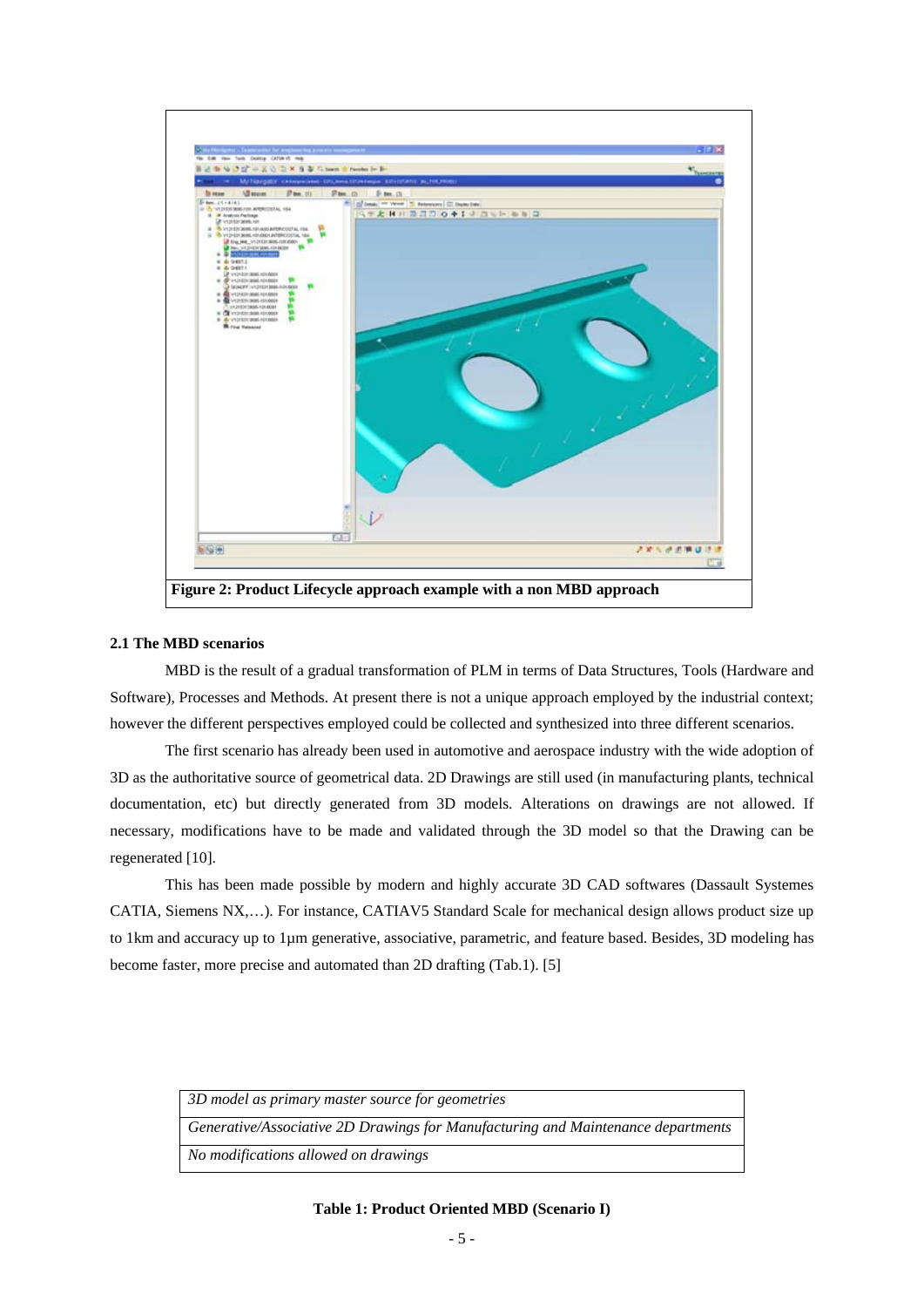The second scenario of MBD (Tab.2) focuses primarily on 2D Drawings suppression for a paperreduced PLM, where drawings are replications of data from native 3D models. They only add information about explicit dimensions, tolerances, and manufacturing annotations. Present day CAD technologies make it possible to support 3D Functional Tolerancing and Annotations (FT&A), thus eliminating the need of drawings.

This allows huge time savings in design, a leaner PDM and better data consistency. In substitution of the drawings a wide infrastructure of LEVs (Low End Viewers) is required for shopfloors to access data previously provided in paper form [11]. This is now possible thanks to more affordable and effective wireless/portable technologies [12].

| 2D Drawing suppression                                            |
|-------------------------------------------------------------------|
| 3D model only authoritative source for geometries and tolerances  |
| Introduction of 3D FT&A                                           |
| Manufacturing lines with LEV systems for Visualization and Markup |

### **Table 2: Process Oriented MBD (Scenario II)**

A third scenario of MBD is emerging (Tab.3). Not only FT&A but also Material, Technology, Process and Lifecycle Data are going to be embedded in 3D models. This is the path followed by the most advanced Aerospace companies for two reasons:

- The Current generation of CAx Softwares has reached maturity: they support and promote MBD as a driver for integration and task automation.
- PLM is facing a fast growth in scope and complexity. Managing product data "from requirements to retirement", especially in the Aerospace industry, is now demanding for general simplification and standardization. [13]

*Native 3D CAD models are the only authoritative source for geometries, tolerances, material, technology and lifecycle data* 

*Introduction of Manufacturing/Maintenance notes in 3D models* 

### **Table 3: Enterprise Oriented MBD (Scenario III)**

### **3.0 The proposed Methodology: driving an efficient and sustainable MBD Data Structure**

MBD is not a tool. It is a way of managing product data that a company has to tailor within its PLM framework.

For this reason, standards and common practices should be defined so as to create a common language for modeling and data management.

The only standards currently available for MBD are those related to FT&A: ASME Y14.5 2009 [14] and ISO 1101:2004. They contain rules and guidelines for 2D and 3D geometrical dimensioning and tolerancing.

No Other standard has yet been established, mainly because current MBD has been heavily software driven and customized on specific PLM mechanics.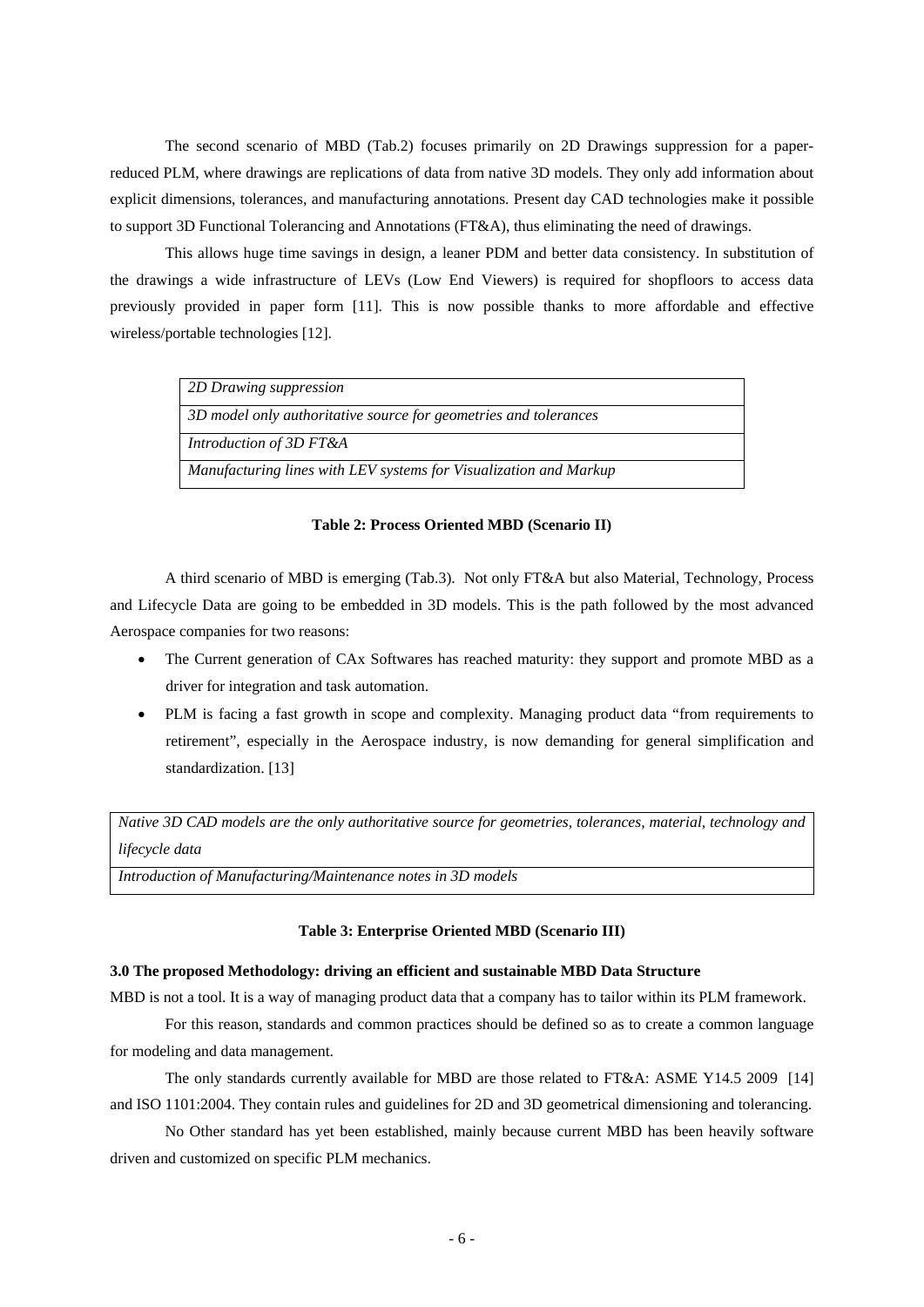Technical literature lacks in publications on this topic. MBD is often confused with the mere FT&A without realizing its full extent. Many works have already analyzed the benefits of Paperless Engineering, 3D Publishing and light 3D Visualization [15,16], that are the most visible manifestations of MBD. Other papers have focused on specific CAD solutions and software, but only a few ones have analyzed the MBD data structure, proposing a methodology for supporting its development.

Considering that at present companies dealing with PLM manage their business process according to one of the scenarios described in the paragraph above, the proposed analysis wants to provide a series of guidelines to develop a sharable MBD data structure in each scenario.

In order to succeed in this aim, and to provide a reliable MBD structure, the Quality Function Deployment method [17] has been employed. Thanks to the involvement of stakeholders, sharing CAD and PLM knowledge in a thematic community (**I**ntegrated **E**nvironments for **E**ngineering **C**apability - IE4EC) but dealing with different complex products, the QFD can support the MBD data structure and its key specifications.

This task can largely be accomplished by focusing on time and cost savings; however, attention has to be paid also to sustainability aspects in order to guarantee that the provided guidelines are really operative and able to create a common methodology for structuring data into a reusable, unified form compatible with 3D models.

### **3.1 Defining Key Requirements (KRs)**

Thanks to the availability of the IE4EC group, a first survey, targeted to specific users, have been implemented involving companies dealing with the three scenarios described above. This step has been developed in order to identify, through different refining passages, the main requirements that the different company domains (Requirements & Compliance, Conceptual Engineering, Design, Manufacturing engineering, Simulation and Validation, Digital Manufaturing, Test & QC, Sales & Distribution, Maintenance & Repair, Disposal & Recycling) underline as key points in the management of engineering and business processes[18].

Starting from the first feedbacks obtained, it has been possible to see that the most significant feedbacks have been provided by Engineering, Manufacturing and PLM Support domains. More in detail, interesting data have been obtained in the following areas:

- Engineering & Manufacturing domain
	- o Functional Design: product breakdown into functional/logical modules.
	- o Mechanical Design: part/product structural modeling.
	- o Tooling Design: tools/ mfg. stations structural modeling.
	- o System/Equipment Design: electrical, tubing, piping and mechatronic systems.
	- o Analysis: static, cinematic, electrical, fluid dynamics, etc…
	- o Digital Mock-up and Design Review: manufacturability, assembly, ergonomics, maintenance analysis.
	- o Process Simulation: plant and process automation
	- o BOM/BOP development
- PLM Support domain
	- o Product Data Management
	- o Workflow management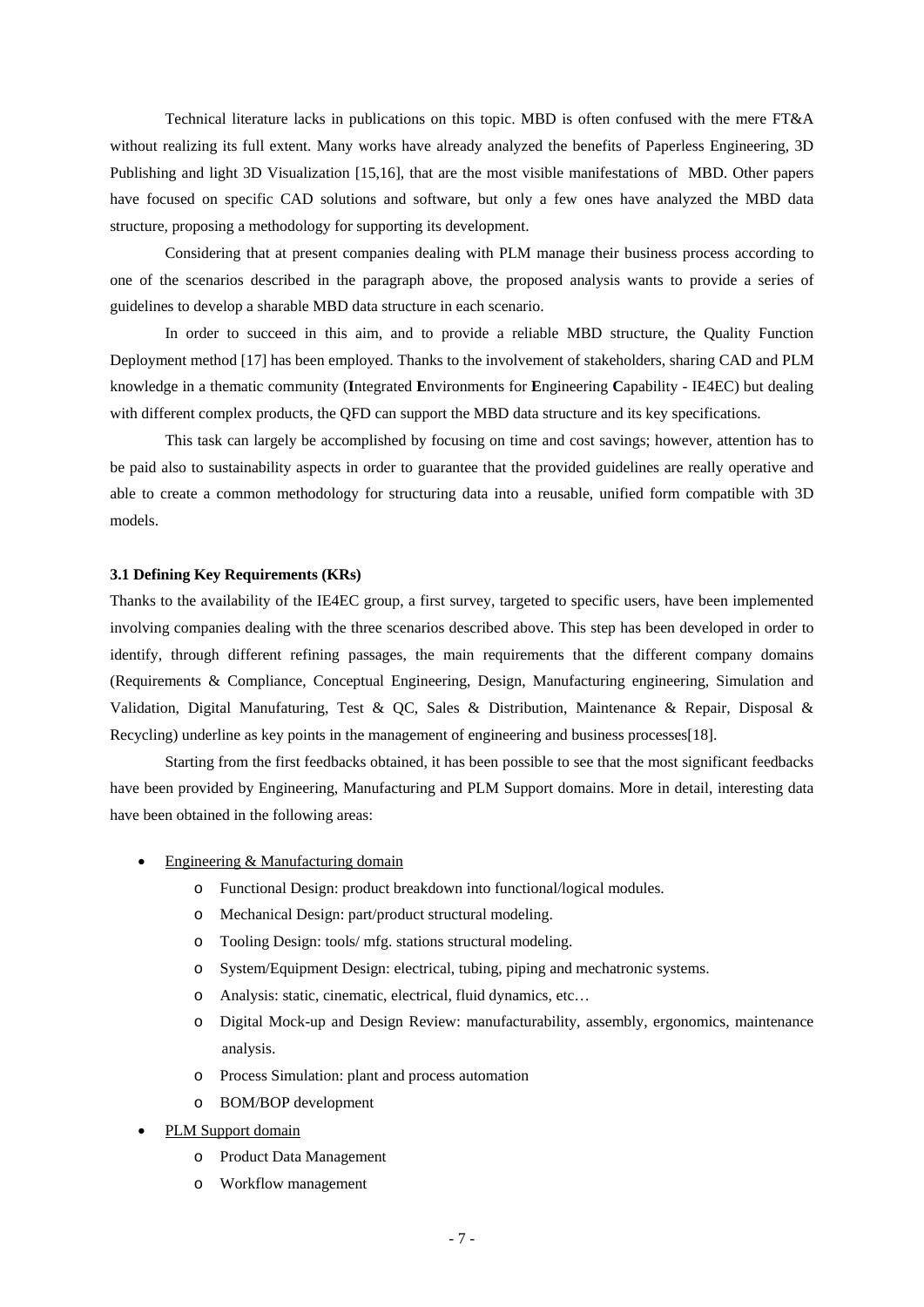- o Document Management
- o Process Data Management
- o Training and Education

Requirements acquired in these identified domains can be divided into four different categories:

- **Data [KR-D] :** requirements related to data format/structure and methods of processing/exchange/storage.
	- o [KR-D-1] Accessibility: speed and ease of retrieving and processing data. Moreover, the capability to share, notify and propagate changes in a collaborative framework.
	- o [KR-D-2] Centralization: concentration of information in a few repositories, without any dispersion, duplication and costly procedures for alignment/synchronization.
	- o [KR-D-3] Consistency: keeping data reliable, updated and synchronized with all the sources.
	- o [KR-D-4] Standardization: keeping data structures uniform, readable and capable to be translated across the widest range of platforms/software.
- **Tools [KR-T]:** CAx, PDM/PLM required features and interfaces.
	- o [KR-T-1] Flexibility: wide range of usages and adaptation capability to preexisting infrastructures and methods.
	- o [KR-T-2] Integration: transferring data and interacting with other tools without degrading, altering or duplicating the information
	- o [KR-T-3] Migration: compatibility with similar tools and different versions. Capability to upgrade data without alterations.
	- o [KR-T-4] Security: the capability to protect and segregate data according to user's access credentials.
- **Processes [KR-P]:** process planning and simulation requirements
	- o [KR-P-1] Parallelization: process subdivision into structured flows
	- o [KR-P-2] Traceability: real-time measurement and control over processes
	- o [KR-P-3] Virtualization: tests and analyses completely validated in the virtual domain.
- **Methods [KR-M]:** methodology and knowledge automation requirements
	- o [KR-M-1] Development: methodology creation and management for end users and supporting personnel. Transformation of knowledge into standard procedures
	- o [KR-M-2] Simplification: streamlining methods, cutting redundant controls, reducing repetitive manual tasks.
	- o [KR-M-3] Standardization: keeping methods uniform, quality controlled, extensively applicable.
	- o [KR-M-4] Coding in Tools: transforming knowledge into generative templates and integrating automated procedures into software.

Each of these domains has been assigned an importance level, in a scale from 1 to 5,to identify correlations with the MBD specifications related to the involved scenario (Tab.4,5,6).

|  | <b>Key Requirements</b> | Absolute importance | <b>Relative importance</b> |
|--|-------------------------|---------------------|----------------------------|
|--|-------------------------|---------------------|----------------------------|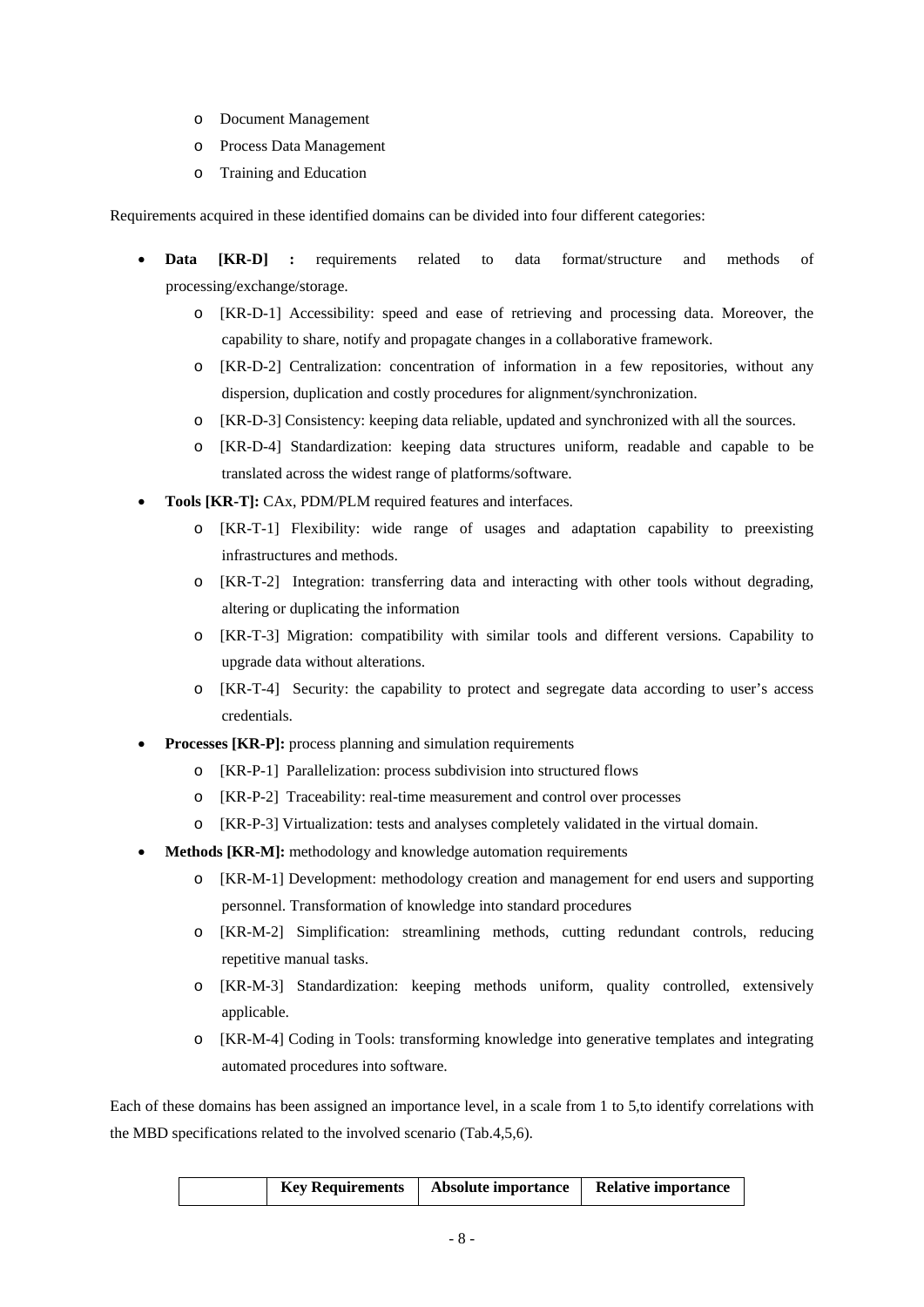|                  |                 |                | [%] |
|------------------|-----------------|----------------|-----|
|                  | Accessibility   | $\overline{c}$ | 5   |
| Data             | Centralization  |                | 3   |
|                  | Coherence       | 5              | 14  |
|                  | Standardization | 3              | 8   |
|                  | Flexibility     | $\overline{2}$ | 5   |
| <b>Tools</b>     | Integration     |                | 3   |
|                  | Migration       | 3              | 8   |
|                  | Security        | 5              | 14  |
|                  | Parallelization | 3              | 8   |
| <b>Processes</b> | Traceability    | $\mathfrak{D}$ | 5   |
|                  | Virtualization  | 2              | 5   |
|                  | Development     | 3              | 8   |
| <b>Methods</b>   | Simplification  |                | 3   |
|                  | Standardization | 3              | 8   |
|                  | Coding in Tools |                | 3   |

# **Table 4: Product Oriented MBD (Scenario III)**

|                  | <b>Key Requirements</b> | Absolute importance | <b>Relative importance</b> |
|------------------|-------------------------|---------------------|----------------------------|
|                  |                         |                     | [%]                        |
|                  | Accessibility           | 2                   | 6                          |
| Data             | Centralization          | 1                   | 3                          |
|                  | Coherence               | 5                   | 15                         |
|                  | Standardization         | $\overline{2}$      | 6                          |
|                  | Flexibility             | 1                   | 3                          |
| <b>Tools</b>     | Integration             | 1                   | 3                          |
|                  | Migration               | 2                   | 6                          |
|                  | Security                | 5                   | 15                         |
|                  | Parallelization         | 2                   | 6                          |
| <b>Processes</b> | Traceability            | 3                   | 9                          |
|                  | Virtualization          | $\overline{2}$      | 6                          |
|                  | Development             | 4                   | 12                         |
| <b>Methods</b>   | Simplification          | 1                   | 3                          |
|                  | Standardization         | 2                   | 6                          |
|                  | Coding in Tools         |                     | 3                          |

# **Table 5: Process Oriented MBD (Scenario III)**

|  |  | <b>Key Requirements</b> | Absolute importance | <b>Relative importance</b> |
|--|--|-------------------------|---------------------|----------------------------|
|--|--|-------------------------|---------------------|----------------------------|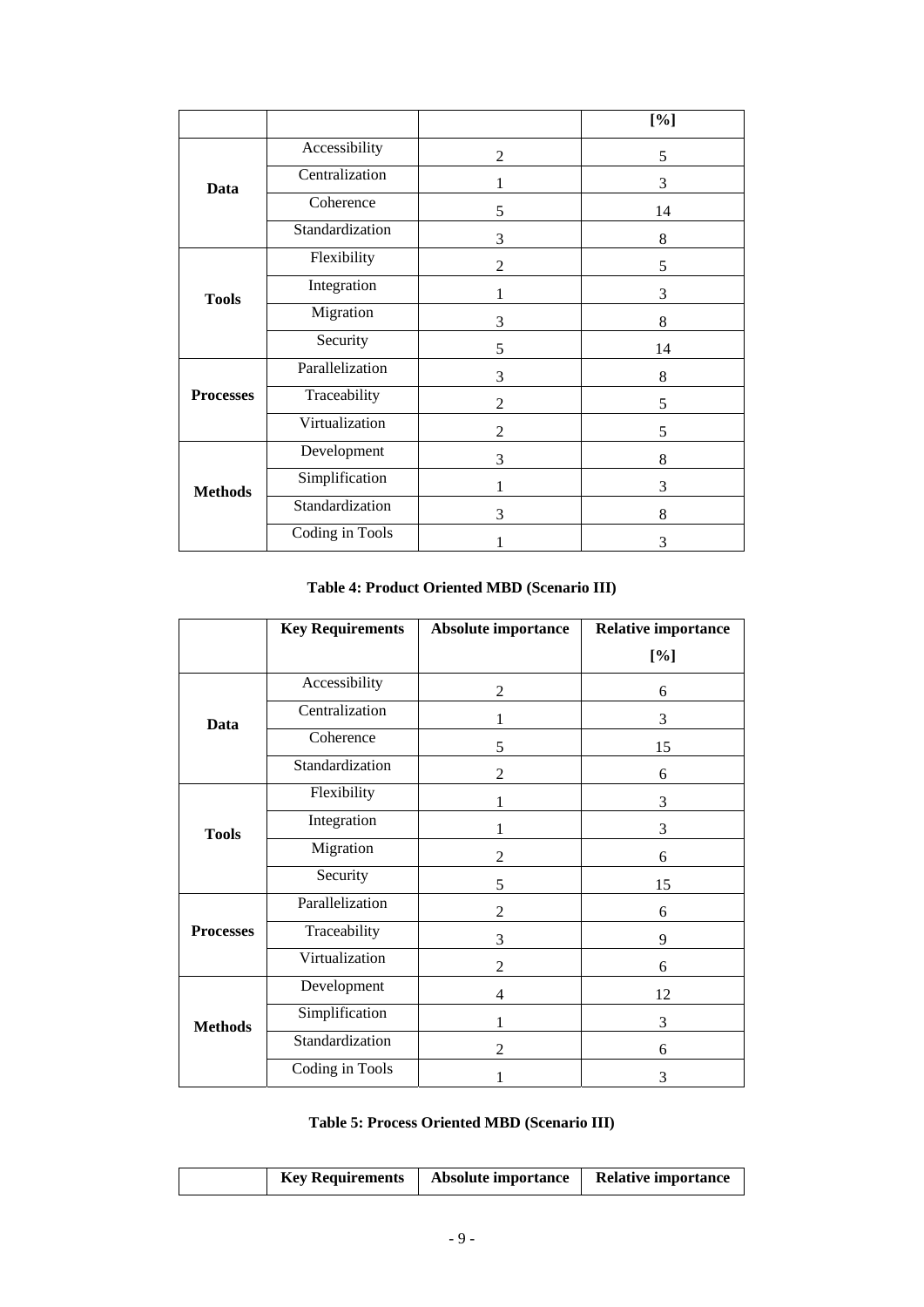|                  |                 |                | [%] |
|------------------|-----------------|----------------|-----|
|                  | Accessibility   | $\overline{2}$ | 6   |
| Data             | Centralization  |                | 3   |
|                  | Coherence       | 5              | 14  |
|                  | Standardization | 3              | 8   |
|                  | Flexibility     |                | 3   |
| <b>Tools</b>     | Integration     |                | 3   |
|                  | Migration       | 2              | 6   |
|                  | Security        | 5              | 14  |
|                  | Parallelization | $\overline{2}$ | 6   |
| <b>Processes</b> | Traceability    | 3              | 8   |
|                  | Virtualization  | 2              | 6   |
|                  | Development     | 4              | 11  |
| <b>Methods</b>   | Simplification  |                | 3   |
|                  | Standardization | 3              | 8   |
|                  | Coding in Tools |                | 3   |

## **Table 6: Enterprise Oriented MBD (Scenario III)**

## **3.2 Defining Specifications**

In order to define which MBD structure specifications can satisfy the key requirements identified by the survey and considering that the MBD development deals primarily with data structures, MBD Data Types have been investigated. This investigation has been carried out by analyzing a 3D model sample, inside of IE4EC, (50 Part 3D models) for each of the three scenarios described before. A structured list of parameters has thus been obtained; for each of them, their average number and percentage of distribution inside of the models have then been calculated. This data has then been standardized and divided into eight types:

- Identification data (metadata)
	- o Part Number (ID code complying with naming convention)
	- o Nomenclature
	- o Product Description
	- o Definition
- Construction Geometry & General Parameters
	- o Features
	- o Geometrical Parameters
- Lifecycle Management Data
	- o Dataset UID (Internal ID code for PLM database)
	- o Dataset Version (Internal progressive code for data versioning inside of PLM database)
	- o Approval Status\Repository (PLM model repository)
	- o Approval Status\Document Rev (Progressive code set by revision)
	- o Approval Status\Status (Status inside of a given workflow)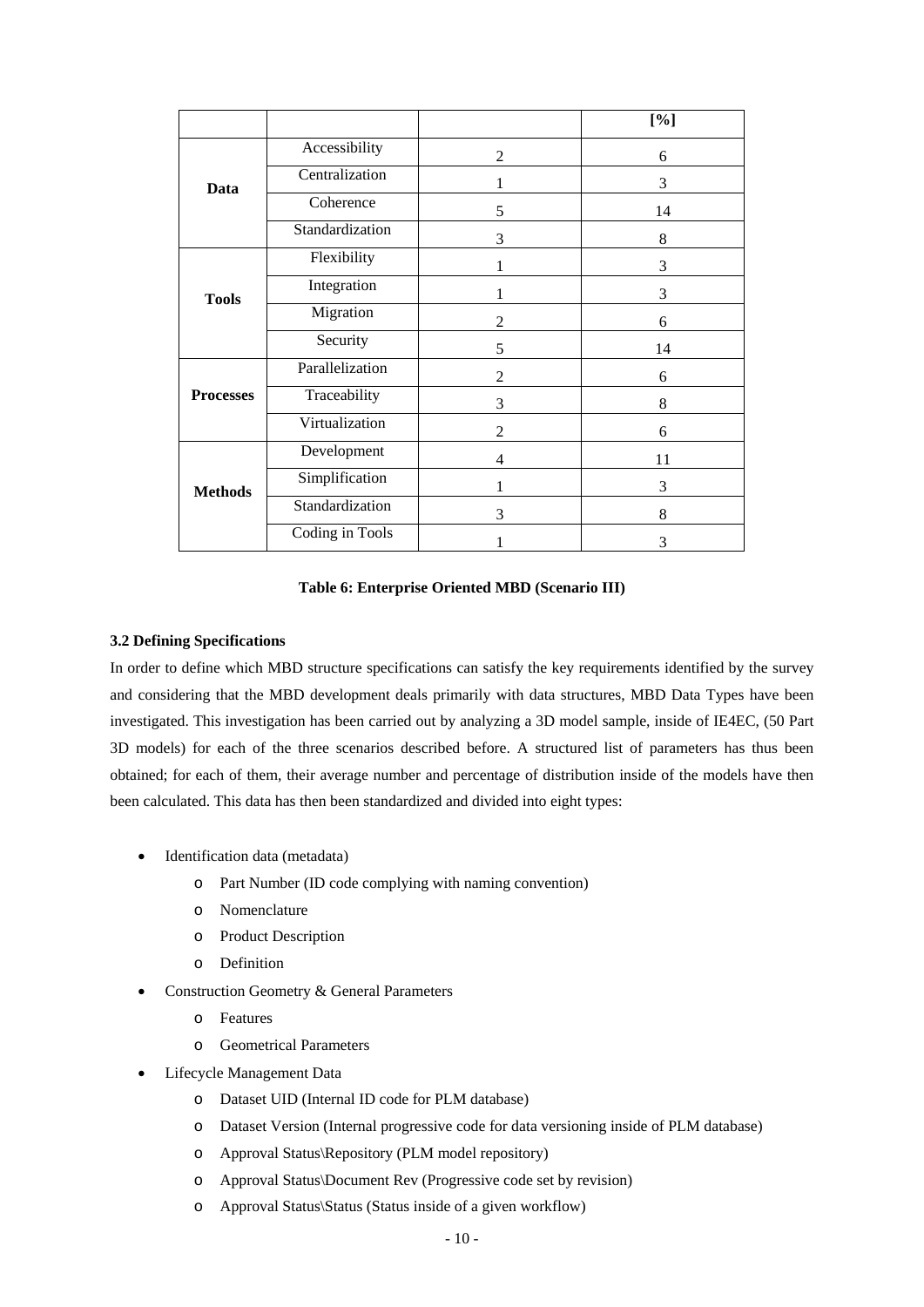- o Approval Status\Status Date (Date when the current workflow status has been assigned)
- o ECCN\ECCN (Engineering Change Notes for current revision)
- Material and Technology
	- o Material Description
	- o Material Heat Treatment
	- o Material Standard Manual
	- o Specific Technology Parameters, such as "Bend Radius" and "KFactor" for Sheetmetal or "line weight" and "tape thickness" for electrical cables, etc..)
- Functional Tolerancing & Annotations (Annotation Sets in the 3D space grouped into specific views and captures containing)
	- o Dimensions
	- o Geometrical Tolerances
	- o Datums (reference planes for inspection)
	- o Notes
- Relations (Formulas and added parameters for design automation and Engineering Intent capture)
	- o Capturing Engineering Intents means translating Human Know How into specific rules and reusable templates.
- Engineering Geometry
	- o Preliminary geometry or reference geometry driving the modelling and detailing of the part/product.
- Application Data
	- o Specific data for a given CAx module accessing the 3D model. For example Joints or Degrees of Freedom for kinematic analysis.

All this data has been submitted to three focus groups, organized gathering together engineers and technicians working in homogeneous scenarios. These groups are aimed at analyzing the correlation between KR and MBD specifications to improve the efficacy and efficiency of the MBD data structure currently used [19,20]. Thanks to the use of the independent scoring method the work has been developed through the following stages:

- Establishing a weighted relation between KRs and Specifications (the standard 1-3-9 scale has been used)
- Calculating the Specifications absolute importance

$$
w_j = \sum_{i=1}^n d_i r_{ij} \tag{1}
$$

where

 $d_i$  = KR relative priority

 $r_{ij}$  = numerical relation between KR i and Specification j

 $n =$  number of KRs

 $m =$  number of Specifications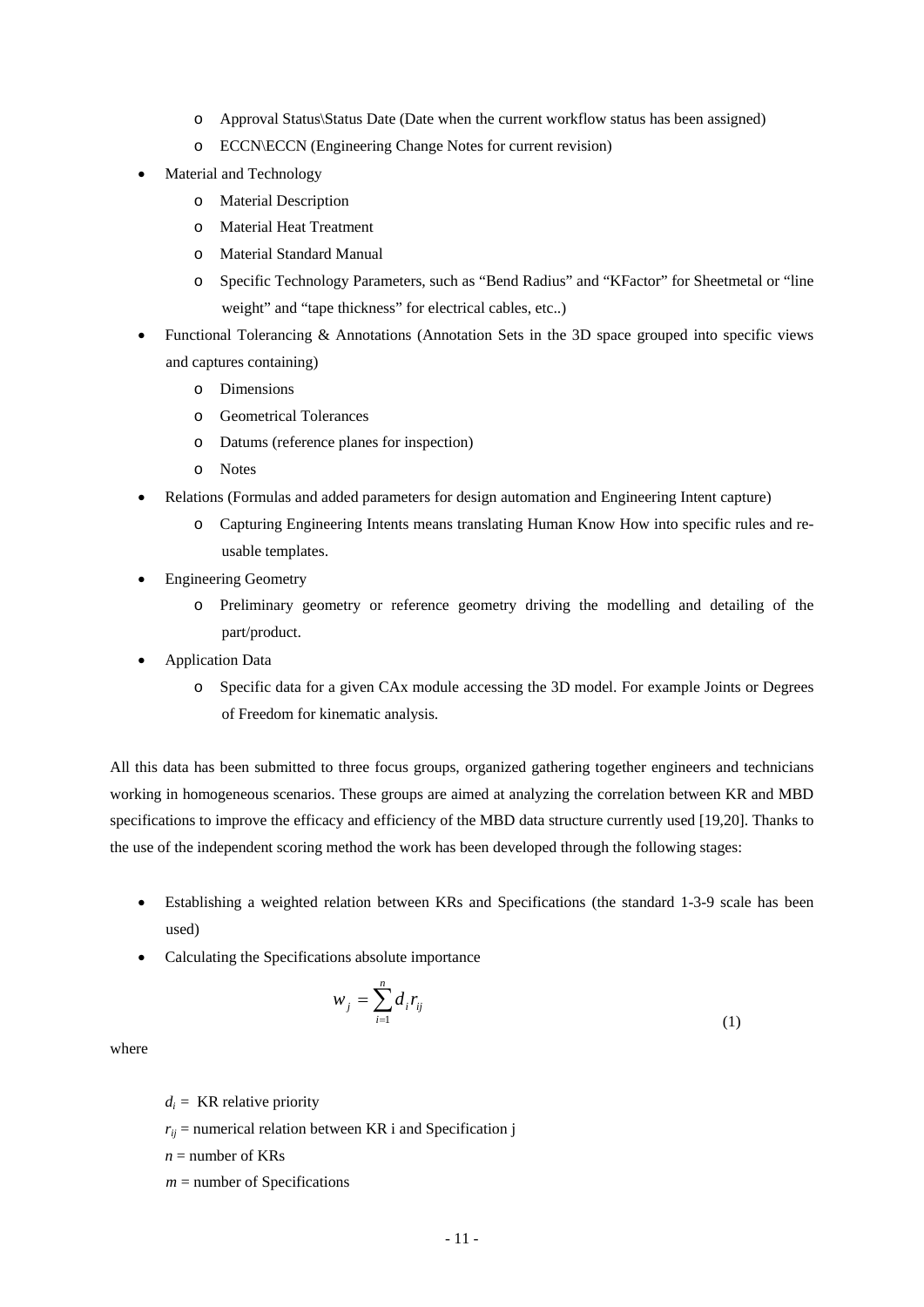Calculating relative importance of the MBD data type for a given scenario.

$$
w_{jr} = \frac{w_j}{\sum_{j=1}^{m} w_j}
$$
 (2)

# **3.3 The methodology implementation**

Working on the results coming from the QFD implementation on the IE4EC focus groups and considering each scenario, it is possible to ascertain that for those users working in the Scenario I (Tab.7) (Fig.3), the most suitable solution, thus the one providing the most advantages in terms of cost and time reduction, seems to be FT&A, followed by Material & Technology.

|           |          |                                          | Α                   | $\mathsf{A}^{\mathsf{r}}$ |                     |                           |                       | <b>Specifications</b><br>MBD data types |              |                         |                      |
|-----------|----------|------------------------------------------|---------------------|---------------------------|---------------------|---------------------------|-----------------------|-----------------------------------------|--------------|-------------------------|----------------------|
|           |          | <b>Key Requirements</b>                  | Absolute Importance | Relative Importance %     | Identification Data | Lifecycle Management Data | Material & Technology | FT&A                                    | <b>Notes</b> | Relations               | Engineering Geometry |
|           | $KR-D-1$ | Accessibility                            | $\overline{2}$      | 5,0                       | 3                   | 3                         |                       | $\mathbf{1}$                            |              |                         |                      |
| Data      | $KR-D-2$ | Centralization                           | $\mathbf{1}$        | 3,0                       | 3                   | 3                         | 9                     | $\mathbf 1$                             |              | $\mathbf 1$             | $1\,$                |
|           | $KR-D-4$ | Coherence                                | 5                   | 14,0                      | $\mathbf 1$         | 3                         | $\mathbf{1}$          | $\mathbf 1$                             |              | $\mathbf 1$             |                      |
|           | $KR-D-5$ | Standardization                          | 3                   | 8,0                       | 3                   | 3                         |                       |                                         |              | 3                       | 3                    |
|           | $KR-T-1$ | Flexibility                              | $\overline{2}$      | 5,0                       | $\overline{3}$      | $\mathbf{1}$              | $\overline{3}$        | 3                                       |              | $\overline{\mathbf{3}}$ | $\overline{3}$       |
| Tools     | $KR-T-2$ | Integration                              | $\mathbf{1}$        | 3,0                       |                     |                           | $\mathbf{1}$          | 3                                       |              | 3                       |                      |
|           | $KR-T-3$ | Migration                                | 3                   | 8,0                       |                     | $\mathbf{1}$              | 3                     | 9                                       |              | $\overline{9}$          | $\mathbf{1}$         |
|           | $KR-T-4$ | Security                                 | 5                   | 14,0                      |                     | 3                         | 3                     | 3                                       |              |                         | 3                    |
|           | $KR-P-1$ | Parallelization                          | 3                   | 8,0                       |                     |                           |                       | 3                                       |              |                         |                      |
| Processes | $KR-P-2$ | Traceability                             | $\overline{2}$      | 5,0                       | $\mathbf 1$         | 3                         | 9                     | 3                                       |              |                         | $\mathbf{1}$         |
|           | $KR-P-3$ | Virtualization                           | $\overline{2}$      | 5,0                       |                     |                           | 3                     | $\boldsymbol{9}$                        |              |                         | 3                    |
|           | $KR-M-1$ | Development                              | 3                   | 8,0                       |                     | $1\,$                     | $\overline{3}$        | 3                                       |              | $\mathbf{1}$            | $\mathbf{1}$         |
| Methods   | KR-M-2   | Simplification                           | $\mathbf{1}$        | 3,0                       | $1\,$               | $\mathbf 1$               |                       | 3                                       |              |                         | $\mathbf{1}$         |
|           | KR-M-3   | Standardization                          | 3                   | 8,0                       | 3                   |                           | 3                     | 3                                       |              | 3                       | 3                    |
|           | KR-M-4   | Coding in Tools                          | $\mathbf{1}$        | 3,0                       |                     | 3                         |                       | 9                                       |              | 9                       |                      |
|           |          |                                          |                     |                           |                     |                           |                       |                                         |              |                         |                      |
|           |          | MBD Data type Type Absolute Importance   |                     |                           | 112,8               | 154,9                     | 263,6                 | 389,2                                   | 0,0          | 172,8                   | 179,7                |
|           |          | MBD Data type Type Relative Importance % |                     |                           | 8,9                 | 12,2                      | 20,7                  | 30,6                                    | 0,0          | 13,6                    | 14,1                 |



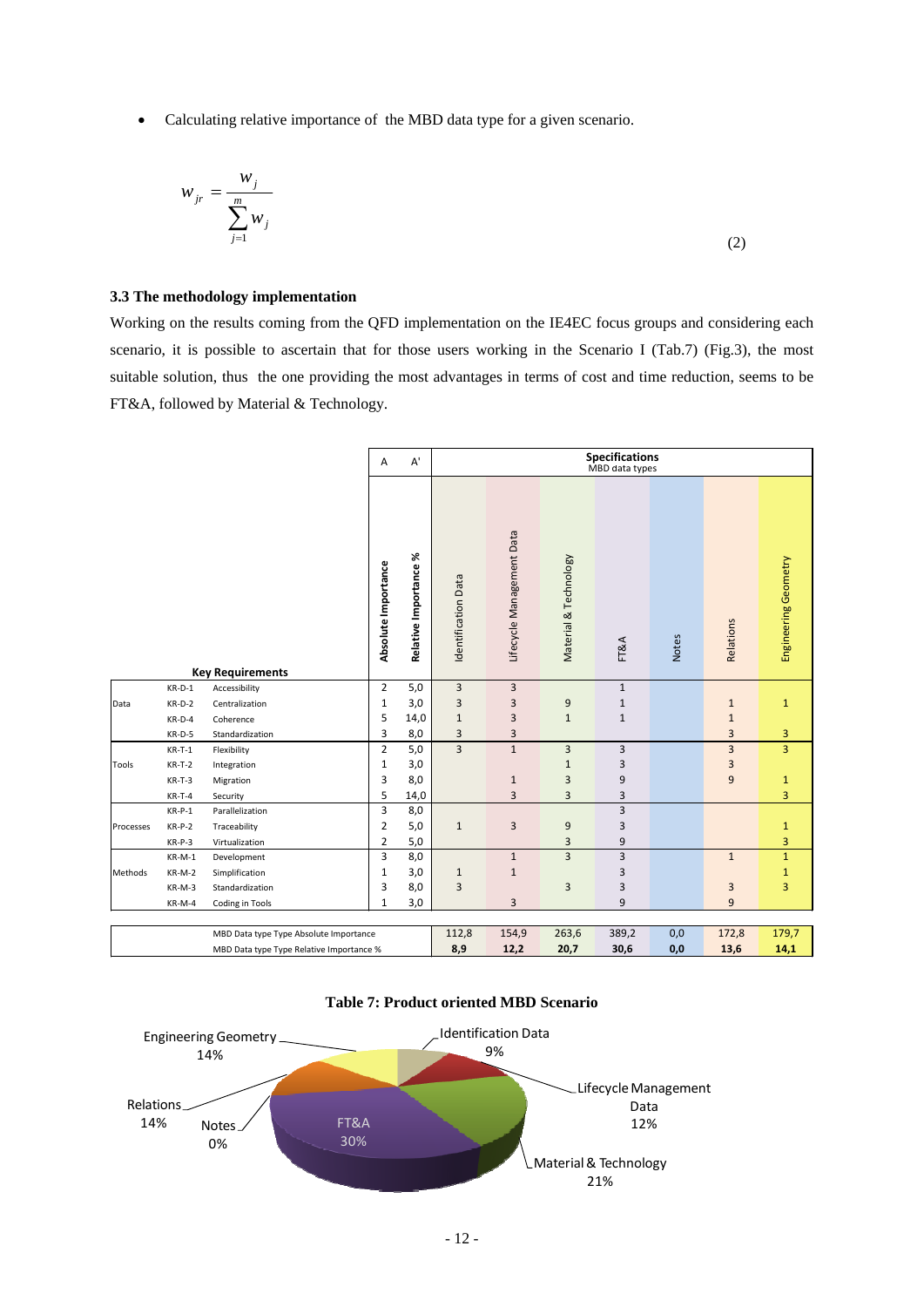# **Figure 3: Product oriented MBD Scenario**

For those users involved in the Scenario II (Tab.8) (Fig.4), Material & Technology seems instead to have a greater importance (23%, while FT&A 19%).

|           |          |                                          | Α                   | $\mathsf{A}^{\mathsf{r}}$ |                     |                           |                       | <b>Specifications</b><br>MBD data types |                         |              |                      |
|-----------|----------|------------------------------------------|---------------------|---------------------------|---------------------|---------------------------|-----------------------|-----------------------------------------|-------------------------|--------------|----------------------|
|           |          |                                          | Absolute Importance | ৯<br>Relative Importance  | Identification Data | Lifecycle Management Data | Material & Technology | FT&A                                    | <b>Notes</b>            | Relations    | Engineering Geometry |
|           |          | <b>Key Requirements</b>                  |                     |                           |                     |                           |                       |                                         |                         |              |                      |
|           | $KR-D-1$ | Accessibility                            | $\overline{2}$      | 6,0                       | 3                   | 3                         |                       | $1\,$                                   | $\overline{3}$          |              |                      |
| Data      | $KR-D-2$ | Centralization                           | $\mathbf 1$         | 3,0                       | 3                   | 3                         | 9                     | $1\,$                                   | $1\,$                   | $\mathbf 1$  | $\mathbf 1$          |
|           | $KR-D-4$ | Coherence                                | 5                   | 15,0                      | $\mathbf{1}$        | 3                         | $\mathbf{1}$          | $1\,$                                   | $1\,$                   | $\mathbf{1}$ |                      |
|           | KR-D-5   | Standardization                          | $\overline{2}$      | 6,0                       | 3                   | 3                         |                       |                                         | $1\,$                   | 3            | 3                    |
|           | $KR-T-1$ | Flexibility                              | $\mathbf 1$         | 3,0                       | $\overline{3}$      | $\mathbf 1$               | 3                     | 3                                       | $\overline{9}$          | 3            | 3                    |
| Tools     | $KR-T-2$ | Integration                              | $\mathbf{1}$        | 3,0                       |                     |                           | $\mathbf{1}$          | 3                                       |                         | 3            |                      |
|           | $KR-T-3$ | Migration                                | 2                   | 6,0                       |                     | $\mathbf{1}$              | 3                     | 9                                       |                         | 9            | $\mathbf{1}$         |
|           | $KR-T-4$ | Security                                 | 5                   | 15,0                      |                     | 3                         | 3                     | 3                                       | $\mathbf{1}$            |              | 3                    |
|           | $KR-P-1$ | Parallelization                          | $\overline{2}$      | 6,0                       |                     |                           |                       | 3                                       | $\mathbf{1}$            |              |                      |
| Processes | $KR-P-2$ | Traceability                             | 3                   | 9,0                       | $\mathbf{1}$        | 3                         | 9                     | 3                                       |                         |              | $1\,$                |
|           | $KR-P-3$ | Virtualization                           | 2                   | 6,0                       |                     |                           | 3                     | 9                                       | $\overline{\mathbf{3}}$ |              | 3                    |
|           | KR-M-1   | Development                              | $\overline{4}$      | 12,0                      |                     | $\mathbf{1}$              | $\overline{3}$        | $\overline{3}$                          | $\mathbf{1}$            | $\mathbf{1}$ | $\mathbf{1}$         |
| Methods   | KR-M-2   | Simplification                           | $\mathbf{1}$        | 3,0                       | $\mathbf{1}$        | $1\,$                     |                       | 3                                       | 3                       |              | $\mathbf 1$          |
|           | KR-M-3   | Standardization                          | $\overline{2}$      | 6,0                       | 3                   |                           | 3                     | 3                                       | 3                       | 3            | 3                    |
|           | KR-M-4   | Coding in Tools                          | $\mathbf{1}$        | 3,0                       |                     | 3                         |                       | 9                                       | $\mathbf{1}$            | 9            |                      |
|           |          |                                          |                     |                           |                     |                           |                       |                                         |                         |              |                      |
|           |          | MBD Data type Type Absolute Importance   |                     |                           | 136,3               | 194,5                     | 293,6                 | 248,0                                   | 142,1                   | 122,8        | 144,7                |
|           |          | MBD Data type Type Relative Importance % |                     |                           | 10,6                | 15,2                      | 22,9                  | 19,3                                    | 11,1                    | 9,6          | 11,3                 |

**Table 8: Process oriented MBD Scenario** 



**Figure 4: Process oriented MBD Scenario** 

In the Scenario III, notes and relations grow in importance, because knowledgeware and process virtualization are better supported (Tab.9) (Fig.5).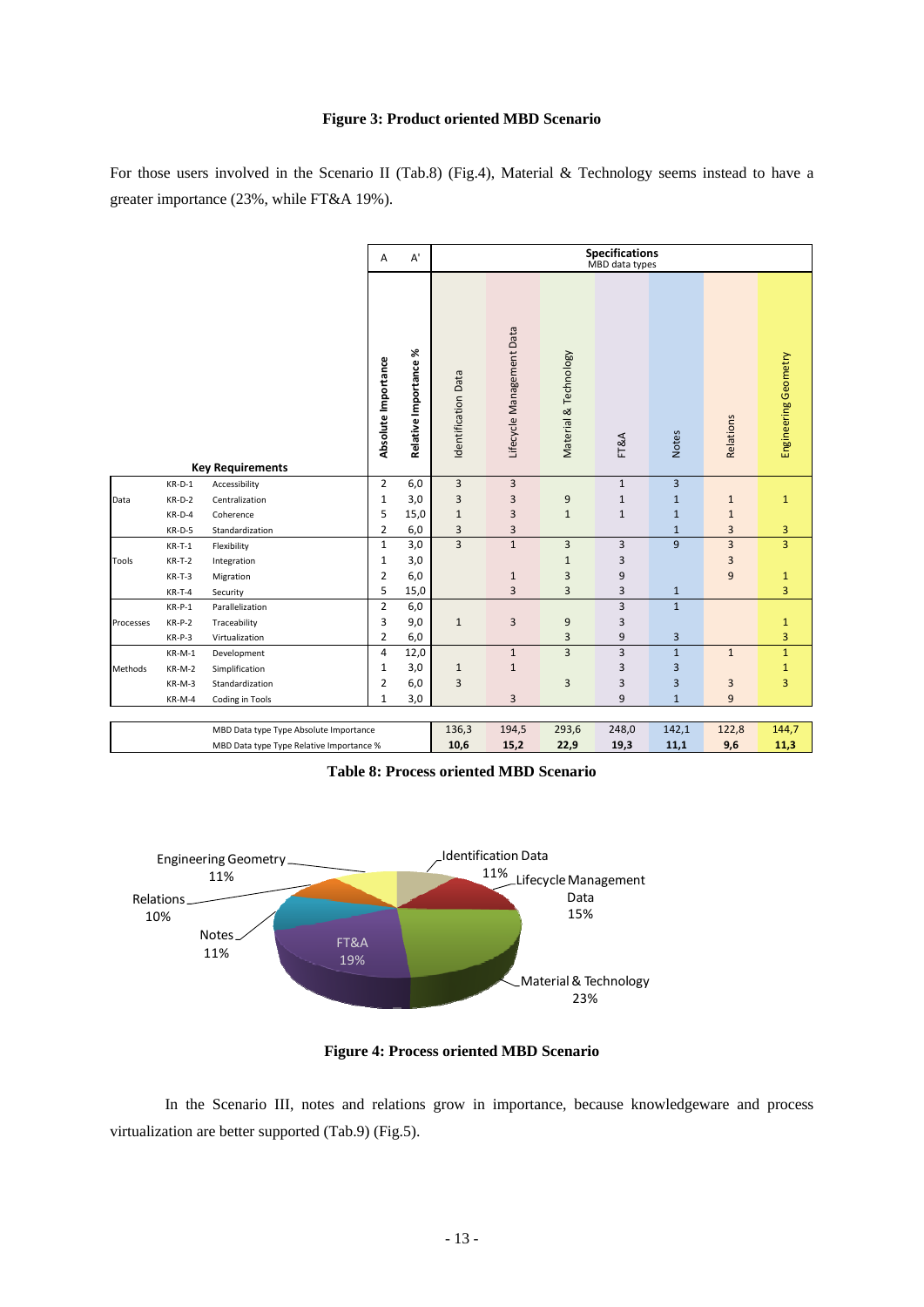|           |                                          |                                        | Α                   | A'                    |                     |                           |                       | <b>Specifications</b><br>MBD data types |              |                         |                      |
|-----------|------------------------------------------|----------------------------------------|---------------------|-----------------------|---------------------|---------------------------|-----------------------|-----------------------------------------|--------------|-------------------------|----------------------|
|           |                                          |                                        | Absolute Importance | Relative Importance % | Identification Data | Lifecycle Management Data | Material & Technology | FT&A                                    | <b>Notes</b> | Relations               | Engineering Geometry |
|           |                                          | <b>Key Requirements</b>                |                     |                       |                     |                           |                       |                                         |              |                         |                      |
|           | $KR-D-1$                                 | Accessibility                          | $\overline{2}$      | 6,0                   | 3                   | $\overline{\mathbf{3}}$   |                       | $\mathbf{1}$                            | 3            |                         |                      |
| Data      | $KR-D-2$                                 | Centralization                         | $\mathbf{1}$        | 3,0                   | 3                   | 3                         | 9                     | $\mathbf 1$                             | $\mathbf{1}$ | $\mathbf{1}$            | $\mathbf{1}$         |
|           | $KR-D-4$                                 | Coherence                              | 5                   | 14,0                  | $\mathbf{1}$        | 3                         | $\mathbf{1}$          | $\mathbf 1$                             | $\mathbf{1}$ | $\mathbf 1$             |                      |
|           | $KR-D-5$                                 | Standardization                        | 3                   | 8,0                   | 3                   | 3                         |                       |                                         | $\mathbf{1}$ | 3                       | 3                    |
|           | $KR-T-1$                                 | Flexibility                            | $\mathbf{1}$        | 3,0                   | $\overline{3}$      | $\mathbf 1$               | 3                     | 3                                       | 9            | $\overline{\mathbf{3}}$ | 3                    |
| Tools     | $KR-T-2$                                 | Integration                            | $\mathbf{1}$        | 3,0                   |                     |                           | $1\,$                 | 3                                       |              | 3                       |                      |
|           | $KR-T-3$                                 | Migration                              | 2                   | 6,0                   |                     | $\mathbf{1}$              | 3                     | 9                                       |              | 9                       | $\mathbf{1}$         |
|           | $KR-T-4$                                 | Security                               | 5                   | 14,0                  |                     | 3                         | 3                     | 3                                       | $\mathbf{1}$ |                         | 3                    |
|           | $KR-P-1$                                 | Parallelization                        | $\overline{2}$      | 6,0                   |                     |                           |                       | 3                                       | $\mathbf{1}$ |                         |                      |
| Processes | $KR-P-2$                                 | Traceability                           | 3                   | 8,0                   | $\mathbf{1}$        | $\mathbf{3}$              | 9                     | 3                                       |              |                         | $\mathbf{1}$         |
|           | $KR-P-3$                                 | Virtualization                         | $\overline{2}$      | 6,0                   |                     |                           | 3                     | $\boldsymbol{9}$                        | 3            |                         | 3                    |
|           | $KR-M-1$                                 | Development                            | 4                   | 11,0                  |                     | $\mathbf{1}$              | $\overline{3}$        | 3                                       | $\mathbf{1}$ | $\mathbf{1}$            | $\mathbf{1}$         |
| Methods   | $KR-M-2$                                 | Simplification                         | 1                   | 3,0                   | $\mathbf{1}$        | $1\,$                     |                       | 3                                       | 3            |                         | $\mathbf{1}$         |
|           | KR-M-3                                   | Standardization                        | 3                   | 8,0                   | 3                   |                           | 3                     | 3                                       | 3            | 3                       | 3                    |
|           | KR-M-4                                   | Coding in Tools                        | $\mathbf{1}$        | 3,0                   |                     | 3                         |                       | 9                                       | $\mathbf{1}$ | 9                       |                      |
|           |                                          |                                        |                     |                       |                     |                           |                       |                                         |              |                         |                      |
|           |                                          | MBD Data type Type Absolute Importance |                     |                       | 97,0                | 185,6                     | 240,8                 | 390,8                                   | 202,7        | 236,7                   | 192,7                |
|           | MBD Data type Type Relative Importance % |                                        |                     | 6,3                   | 12,0                | 15,6                      | 25,3                  | 13,1                                    | 15,3         | 12,5                    |                      |

**Table 9: Enterprise oriented MBD Scenario** 



**Figure 5: Enterprise oriented MBD Scenario** 

In relation with the suggestions arising from the QFD analysis, three core general purpose MBD structures have been proposed for each scenario in order to integrate the scenario data structure with other information provided by the guidelines coming from the QFD results (Tab.10,11,12).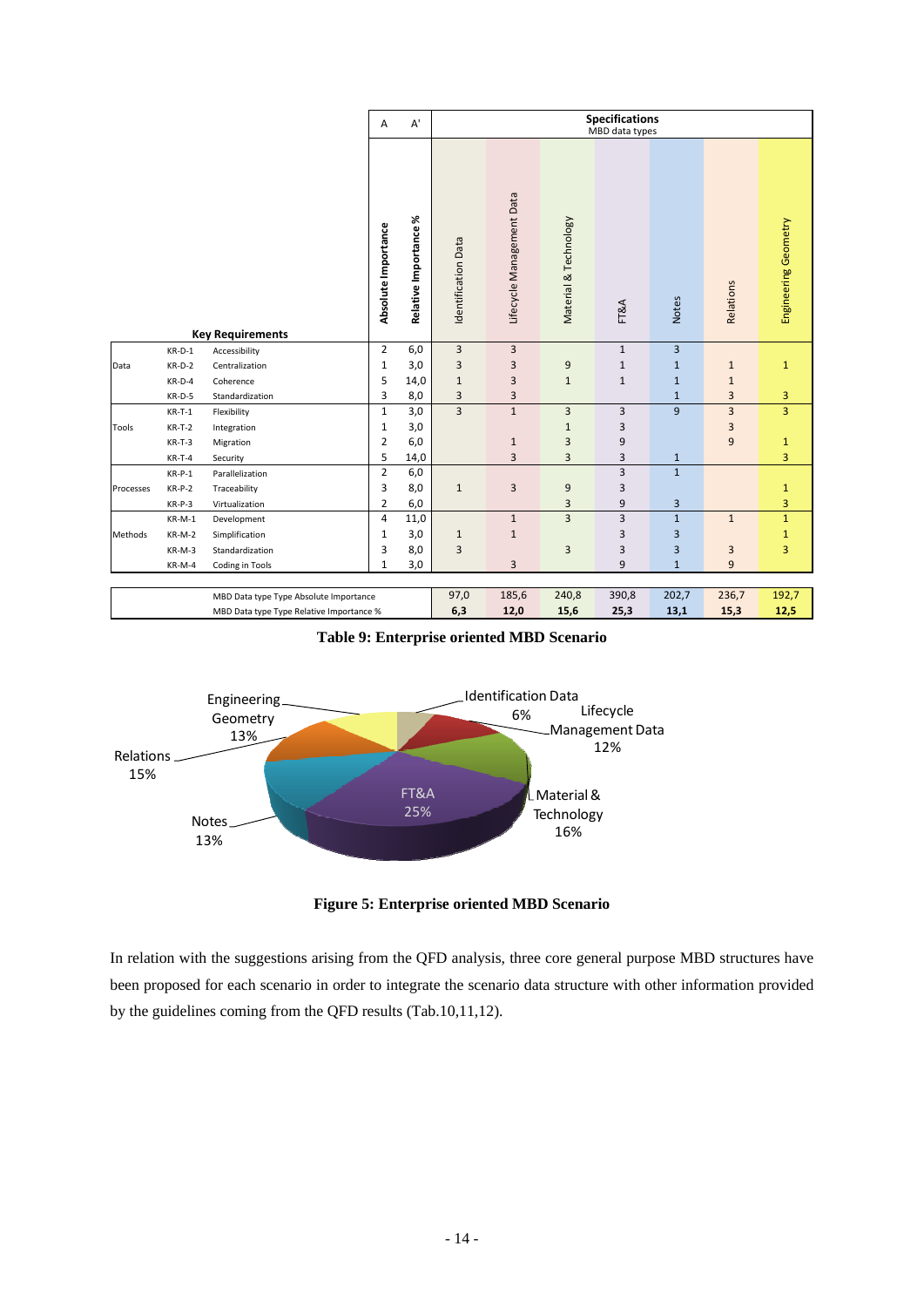| <b>Identification Data</b>  | <b>\Part Number</b>                      |
|-----------------------------|------------------------------------------|
|                             | \Revision                                |
|                             | Dataset UID                              |
| Lifecycle Management Data   | Dataset Version                          |
|                             | \Approval status\Status                  |
|                             | <b>Material Descritpion</b>              |
|                             | <b>Material Heat Treatment</b>           |
| Material & Technology       | \Material Standard Manual                |
|                             | \Material X\Density                      |
|                             | \Technology                              |
|                             | \Annotation Set X\Views\                 |
|                             | \Annotation Set X\Captures\              |
|                             | \Annotation Set X\Datums\                |
| $FT&A+$                     | \Annotation Set X\Reference Frames\      |
|                             | \Annotation Set X\Geom Tolerances\       |
|                             | \Annotation Set.X\Notes\                 |
|                             | \Annotation Set X\Dimensions\            |
| Relations                   | \Relations\Formula XX.\                  |
|                             | \Relations\Formula YY.\                  |
| <b>Engineering Geometry</b> | <b>\Engineering Geometry\Stock Size\</b> |
|                             | \Engineering Geometry\Datums\            |

# **Table 10: Product oriented MBD Scenario**

| <b>Identification Data</b>       | <b>\Part Number</b><br>\Nomenclature<br>\Revision                                                                                             |
|----------------------------------|-----------------------------------------------------------------------------------------------------------------------------------------------|
| Lifecycle Management Data        | Dataset UID<br><b>\Dataset Version</b><br>\Approval status\Status                                                                             |
| <b>Material &amp; Technology</b> | <b>Material Descritpion</b><br><b>Material Heat Treatment</b><br><b>\Material Standard Manual</b><br>\Material X\Density<br><b>Technology</b> |
| FT&A                             | \Annotation Set X\Views\<br>\Annotation Set X\Datums\<br>\Annotation Set X\Geom Tolerances\<br>\Annotation Set X\Dimensions\                  |
| <b>Notes</b>                     | \Standard Notes\<br>\Part Notes\                                                                                                              |
| <b>Relations</b>                 | \Relations\Formula XX.\<br>\Relations\Formula YY.\                                                                                            |
| <b>Engineering Geometry</b>      | <b>\Engineering Geometry\Stock Size\</b><br>\Engineering Geometry\Datums\                                                                     |

# **Table 11: Process oriented MBD Scenario**

| <b>Identification Data</b>  | \Part Number<br><b>\Revision</b>                                                                                                                                    |
|-----------------------------|---------------------------------------------------------------------------------------------------------------------------------------------------------------------|
| Lifecycle Management Data   | Dataset UID<br>\Approval status\Status<br>\Approval status\Document Rev                                                                                             |
| Material & Technology       | <b>Material Descritpion</b><br>\Material X\Density<br>\Technology                                                                                                   |
| FT&A                        | \Annotation Set X\Views\<br>\Annotation Set X\Datums\<br>\Annotation Set X\Reference Frames\<br>\Annotation Set X\Geom Tolerances\<br>\Annotation Set X\Dimensions\ |
| <b>Notes</b>                | \Standard Notes\<br>\Part Notes\<br>\Revision Notes\                                                                                                                |
| Relations                   | \Relations\Formula XX.\<br>\Relations\Formula ZZ.\<br>\Relations\Formula YY.\                                                                                       |
| <b>Engineering Geometry</b> | \Engineering Geometry\Stock Size\<br>\Engineering Geometry\Datums\<br>\Engineering Geomtetry\Dimensions\                                                            |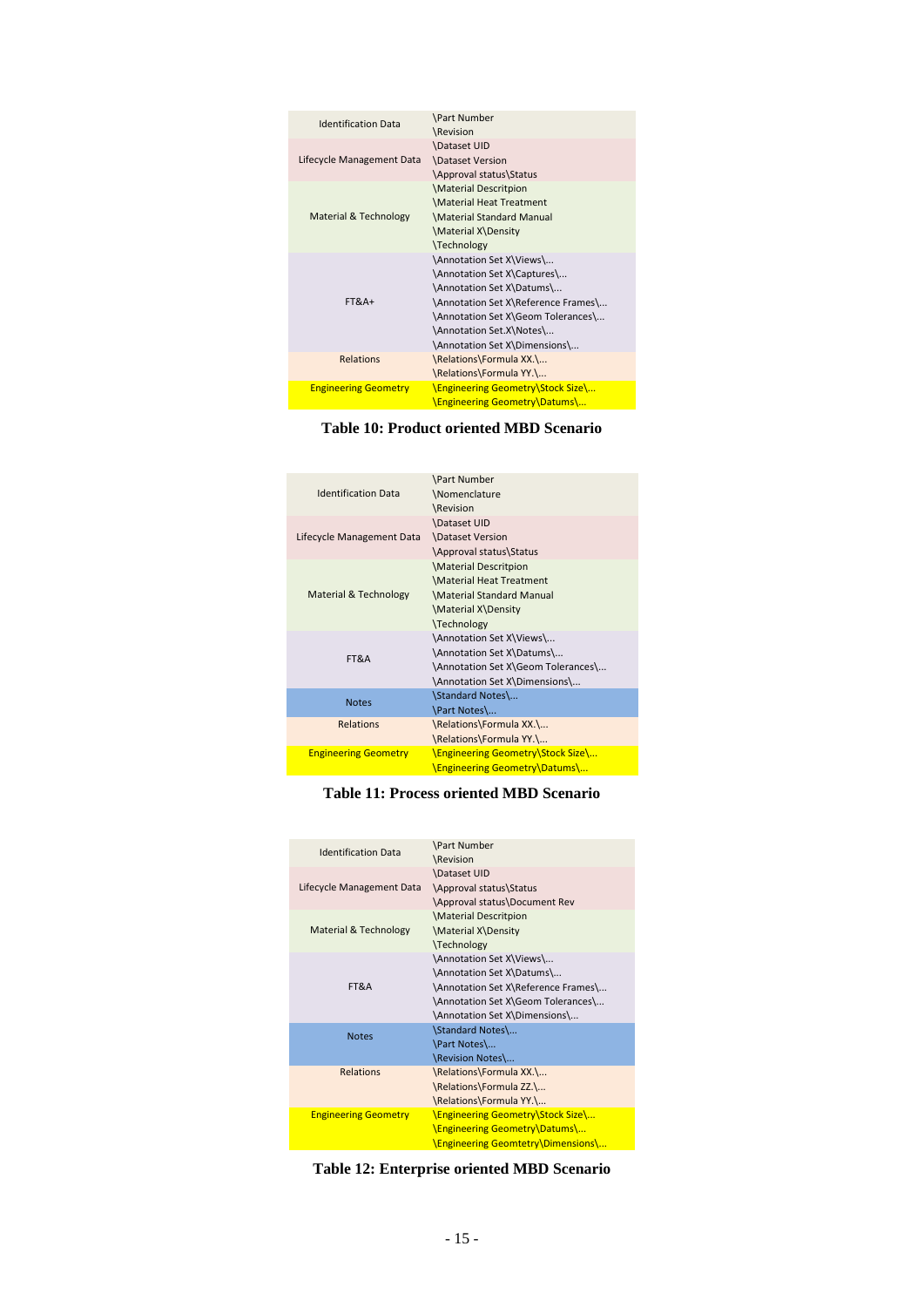### **4.0 Experimental Validation: the Aerospace & Defense scenario**

In order to understand if the results obtained with the application of the QFD could be applied to a general purpose approach, another users' sample, different from those employed before and composed by people working in the Aerospace and Defense context, has been involved in the experimental validation.

 The technicians employed in this validation step have been selected by focusing the attention on specific projects, mainly collaboration project between different companies involving one of the three scenarios described before.

After having employed the benchmarking approach of the QFD method, the users have been asked to express their satisfaction about both their current MBD approach and the proposed improved one coming from the implemented QFD. This evaluation have been done after they have been working on the same KR they employed for the previous approach, as it is suggested by the QFD approach.

The scale of evaluation ranges from 1 (marginally accomplished requirement) to 5 (fully accomplished requirement). In this way it has been possible to obtain the KR improvement ratio (3).

$$
D_i = \left(\frac{C_i}{B_i}\right)
$$

(3)

Considering the results obtained (Tab 13,14,15), it is possible to see that the QFD method can support the development of standardized MBD data structure. In each scenario, in fact, the improvement ratio, obtained comparing the actual MBD structured with the QFD proposed one, shows significant values.

|           |                         |                 | B              | C                              | D                    |
|-----------|-------------------------|-----------------|----------------|--------------------------------|----------------------|
|           | <b>Key Requirements</b> |                 | Scenario       | Proposed MDB<br>data structure | Improvement<br>Ratio |
|           | $KR-D-1$                | Accessibility   | $\overline{2}$ | 4                              | $\overline{2}$       |
| Data      | $KR-D-2$                | Centralization  | 1              | 2                              | $\overline{2}$       |
|           | $KR-D-4$                | Coherence       | $\overline{2}$ | 3                              | $\overline{2}$       |
|           | $KR-D-5$                | Standardization | $\overline{2}$ | 3                              | $\overline{2}$       |
|           | $KR-T-1$                | Flexibility     | $\overline{2}$ | $\overline{2}$                 | $\mathbf{1}$         |
| Tools     | $KR-T-2$                | Integration     | $\overline{2}$ | 3                              | 2                    |
|           | $KR-T-3$                | Migration       | $\overline{2}$ | 3                              | $\overline{2}$       |
|           | $KR-T-4$                | Security        | $\overline{2}$ | $\overline{4}$                 | 2                    |
|           | $KR-P-1$                | Parallelization | 3              | $\overline{4}$                 | $\mathbf{1}$         |
| Processes | $KR-P-2$                | Traceability    | $\overline{2}$ | 3                              | $\overline{2}$       |
|           | $KR-P-3$                | Virtualization  | $\mathbf{1}$   | 3                              | 3                    |
|           | $KR-M-1$                | Development     | $\mathbf{1}$   | $\overline{2}$                 | $\overline{2}$       |
| Methods   | $KR-M-2$                | Simplification  | $\mathbf{1}$   | $\overline{2}$                 | 2                    |
|           | $KR-M-3$                | Standardization | 1              | 3                              | 3                    |
|           | KR-M-4                  | Coding in Tools | $\overline{2}$ | $\overline{4}$                 | $\overline{2}$       |

**Table 13: Aerospace & Defense Product oriented MBD Scenario**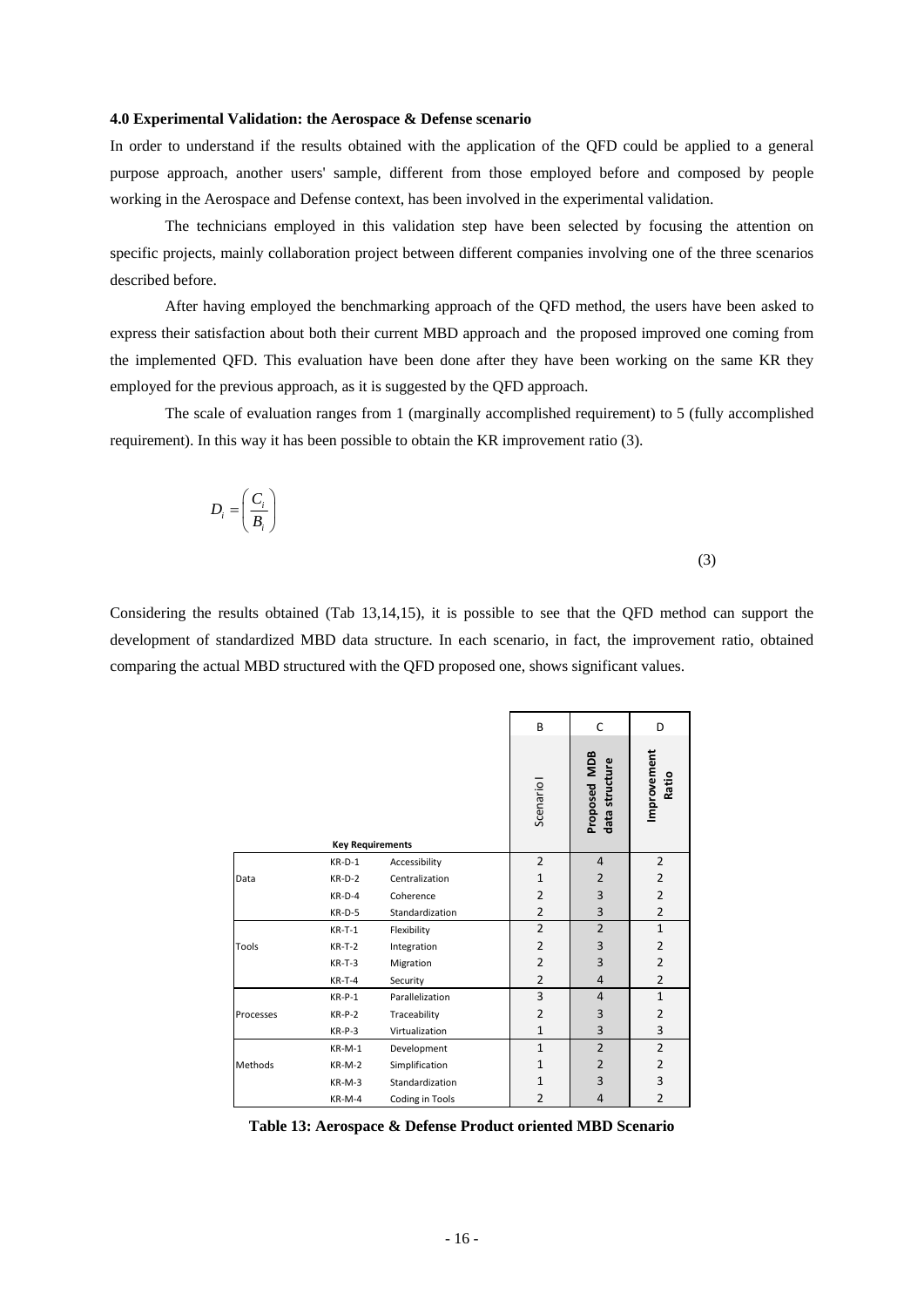|              |                         |                 | B                      | C                              | D                    |
|--------------|-------------------------|-----------------|------------------------|--------------------------------|----------------------|
|              | <b>Key Requirements</b> |                 | Scenario <sup>II</sup> | Proposed MDB<br>data structure | Improvement<br>Ratio |
|              | $KR-D-1$                | Accessibility   | 3                      | $\overline{4}$                 | $\mathbf{1}$         |
| Data         | $KR-D-2$                | Centralization  | $\overline{2}$         | $\overline{4}$                 | $\overline{2}$       |
|              | $KR-D-4$                | Coherence       | $\overline{2}$         | $\overline{4}$                 | $\overline{2}$       |
|              | $KR-D-5$                | Standardization | $\mathbf{1}$           | 3                              | 3                    |
|              | $KR-T-1$                | Flexibility     | $\overline{2}$         | 3                              | $\overline{2}$       |
| <b>Tools</b> | $KR-T-2$                | Integration     | $\overline{2}$         | 4                              | $\overline{2}$       |
|              | $KR-T-3$                | Migration       | $\overline{2}$         | 3                              | $\overline{2}$       |
|              | $KR-T-4$                | Security        | $\overline{2}$         | 5                              | 3                    |
|              | $KR-P-1$                | Parallelization | $\overline{2}$         | $\overline{4}$                 | $\overline{2}$       |
| Processes    | $KR-P-2$                | Traceability    | $\overline{2}$         | 3                              | $\overline{2}$       |
|              | $KR-P-3$                | Virtualization  | 3                      | $\overline{4}$                 | $\mathbf{1}$         |
|              | $KR-M-1$                | Development     | $\mathbf{1}$           | 3                              | 3                    |
| Methods      | $KR-M-2$                | Simplification  | 2                      | 5                              | 3                    |
|              | $KR-M-3$                | Standardization | $\mathbf{1}$           | 3                              | 3                    |
|              | KR-M-4                  | Coding in Tools | 3                      | $\overline{4}$                 | $\mathbf{1}$         |

**Table 14: Aerospace & Defense Process oriented MBD Scenario** 

|           |                         |                 | B              | C                              | D                    |
|-----------|-------------------------|-----------------|----------------|--------------------------------|----------------------|
|           | <b>Key Requirements</b> |                 | Scenario III   | Proposed MDB<br>data structure | Improvement<br>Ratio |
|           | $KR-D-1$                | Accessibility   | $\overline{2}$ | $\overline{4}$                 | $\overline{2}$       |
| Data      | $KR-D-2$                | Centralization  | 3              | 5                              | 2                    |
|           | $KR-D-4$                | Coherence       | 3              | 4                              | $\mathbf{1}$         |
|           | $KR-D-5$                | Standardization | 3              | 5                              | $\overline{2}$       |
|           | $KR-T-1$                | Flexibility     | $\overline{2}$ | 3                              | $\overline{2}$       |
| Tools     | $KR-T-2$                | Integration     | 3              | 5                              | $\overline{2}$       |
|           | $KR-T-3$                | Migration       | 3              | $\overline{4}$                 | $\mathbf{1}$         |
|           | $KR-T-4$                | Security        | 3              | 5                              | $\overline{2}$       |
|           | $KR-P-1$                | Parallelization | $\overline{2}$ | $\overline{4}$                 | $\overline{2}$       |
| Processes | $KR-P-2$                | Traceability    | 3              | 3                              | $\mathbf{1}$         |
|           | $KR-P-3$                | Virtualization  | $\overline{2}$ | 5                              | 3                    |
| Methods   | $KR-M-1$                | Development     | $\overline{2}$ | 3                              | $\overline{2}$       |
|           | $KR-M-2$                | Simplification  | $\overline{2}$ | $\overline{4}$                 | $\overline{2}$       |
|           | $KR-M-3$                | Standardization | $\overline{2}$ | $\overline{4}$                 | $\overline{2}$       |
|           | KR-M-4                  | Coding in Tools | 3              | 5                              | 2                    |

**Table 15: Aerospace & Defense Enterprise oriented MBD Scenario** 

### **5.0 Conclusions**

MBD is a general evolution in designing, manufacturing, and in the overall product/process data management flow: it involves data structure, tools, processes and methods. Today, developing Model Based Definition for a medium-large size company belonging to the automotive and aerospace sectors, deals primarily with its fundamentals: data structures.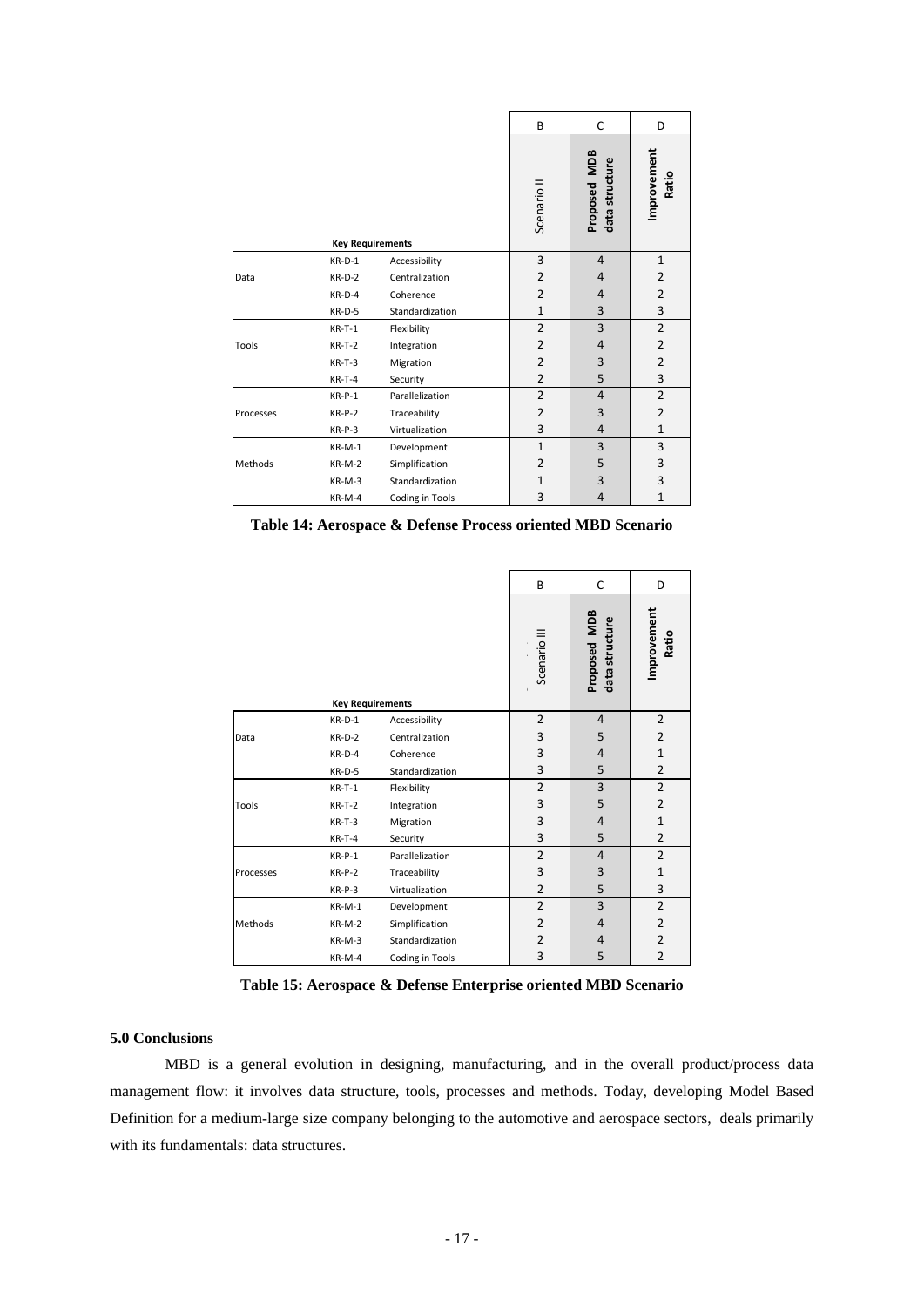The first benefits granted by the introduction of MBD are time and cost reduction for engineering processes. As far as PLM is concerned, data centralization and format reduction leads to easier tool integration, workflow rules simplification, leaner document management and general streamlining in PLM mechanics. Model Based Definition is the full accomplishment of current generation 3D CAD capabilities. It empowers all the parametric, generative, associative, collaborative features of modern Computer Aided Engineering, and provides a consistent data repository: the 3D model itself.

For a long time MBD has been underestimated and looked upon as a mere way to suppress 2D drawings and get a paper-reduced PLM. Nowadays, while current CAD solutions are in their late maturity phase, companies begin to grasp the real scope, complexity and opportunities of MBD and are trying to develop their own. However, they often lack a global strategy and appropriate methods to support such a development. Companies need a common methodology to structure data in reusable, unified forms inside of 3D models.

This paper addresses this need offering, for the first time, a unified and objective approach based on the QFD model to define MBD..

 Thanks to the use of the QFD approach, it has been possible to understand how MBD can provide business process management improvements. Considering the different working scenarios in which the industrial companies working in the PLM domain operate, three different scenarios have been analyzed. These three are the most significant because they synthesize the behavior of the majority of the companies dealing with the PLM domain. In order to reach a standardized MBD data structure, the paper begins by analyzing which improvements are necessary for each scenario in the current data structure. According to the results of this first analysis, data standardization and process virtualization proved to be significant for Scenario I (product oriented), method simplification and data centralization for Scenario II (process oriented), whereas Methods coding in tools (Knowledgeware), Security and Flexibility for Scenario III (enterprise oriented).

Our study defines a priority order for the steps that have to be followed to develop a MBD data model based on different scenarios' specifications.

A company can now drive its efforts and investments decisions on developing CAD-PLM features and interfaces that maximize the Return on Investment (ROI) and bring true innovation to its Product Lifecycle.

## **6.0Acknowledgements**

Authors want to thank the Finmeccanica Mindsh@re IE4EC community for supporting the present research work and for investing in the PLM knowledge improvement.

### **7.0 References**

- [1] Aberdeen Group, "The Transition from 2D Drafting to 3D modeling Benchmark Report", 2006
- [2] Danesi F., Gardan N., Gardan Y., Reimeringer M.,"P<sup>4</sup>LM: a methodology for product lifecycle management", Computers in Industry 59 (2008) 304–317
- [3] Qiu Z.M., Kok K.F., Wong Y.S., Fuh Jerry Y.H., "Role-based 3D visualization for asynchronous PLM collaboration", Computers in Industry 58 (2007) 747-755
- [4] Song I, Chung S.,"Synthesis of the digital mock-up system for heterogeneous CAD assembly", Computers in Industry 60 (2009) 285-295
- [5] Sun G.,"A digital mock-up visualization system capable of processing giga-scale CAD models", Computer-Aided Design 39 (2007) 133-141